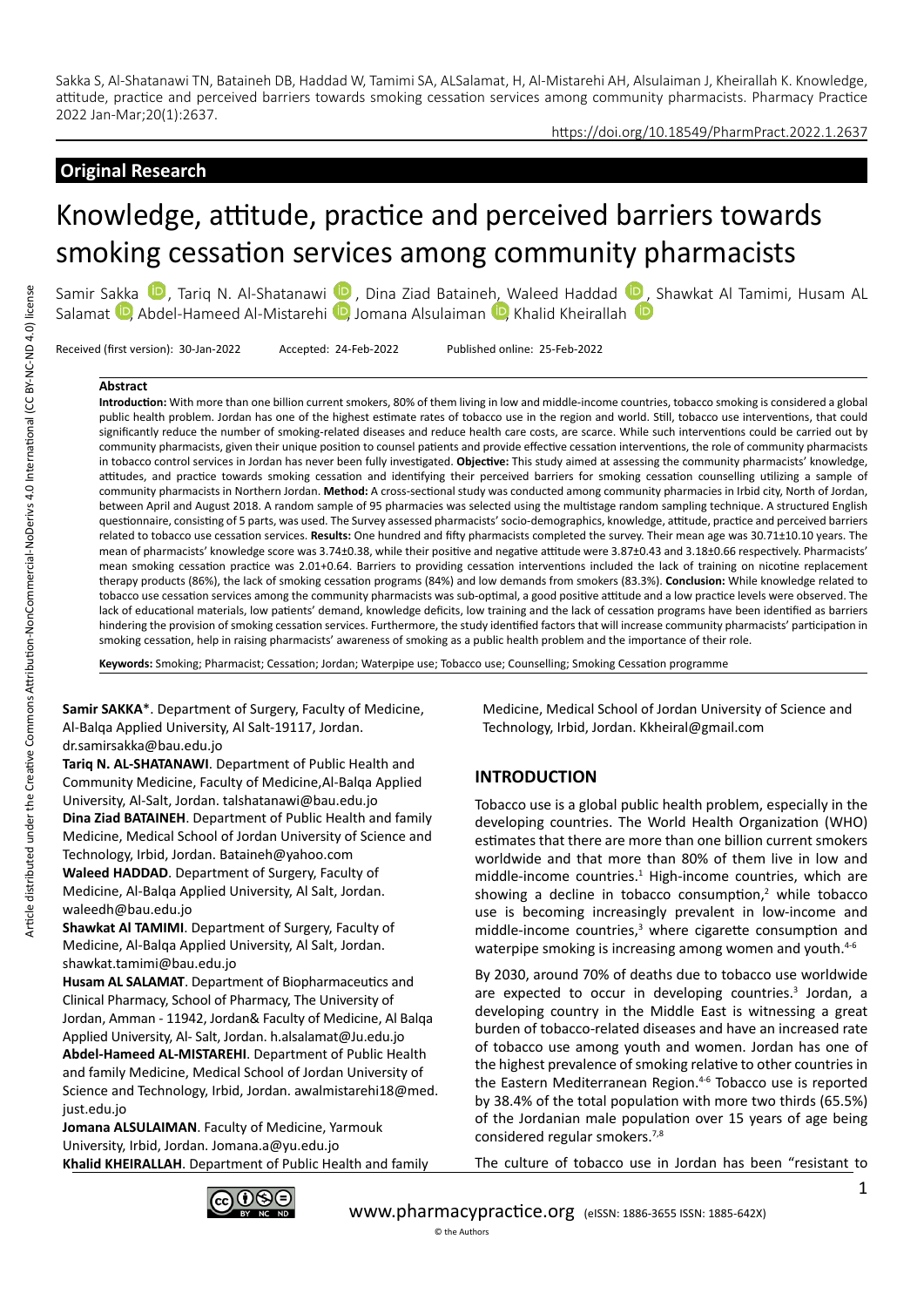# https://doi.org/10.18549/PharmPract.2022.1.2637

change". Legislations in this regard are well established but are in paralysis. This is expected to increase the burden of tobacco-related diseases. This is because the habit of smoking is common not only among men but also among youth and women.<sup>9,10</sup>

Smoking cessation (SC) interventions can greatly reduce the number of smoking-related diseases and subsequently reduce health care costs. Effective SC strategies have a very favourable cost-benefit ratio, similar to that of mammography in breast cancer.<sup>11</sup>

According to the Centres for Disease Control and Prevention (CDC), tobacco cessation programs are recommended to reduce smoking-related morbidity and mortality.12 Previous research findings reported that SC at any age results in a significant and immediate beneficial impact on overall health, by reducing risks of cardiovascular disease, stroke, and tobaccorelated cancers,13,14. Yet only 3% to 5% of untreated smokers are successfully maintaining prolonged abstinence after quitting.15 There is growing evidence that smokers who receive clinician assistance are more contented with their healthcare compared to those who do not. $16$  Hence, encouraging SC through healthcare professionals can improve their patients' quality of life and increase their life span.16,17 Even simple and brief advice from healthcare professionals can significantly increase SC rates.18-20 Community pharmacists, due to their unique place and ability in counselling patients can play a vital role in SC services.<sup>21</sup> Several studies have revealed that community pharmacists' interventions can be cost-effective in helping patients quit smoking.<sup>22-24</sup> However, many studies reported that pharmacists do not provide any SC services to patients.22,25-27 Fewer than 5% of patients visiting community pharmacies reported being asked about their tobacco use by pharmacists.25

Assessment of knowledge, attitude, practice and barriers of community pharmacists towards SC has never been addressed in Jordan. The results are expected to establish baseline information about the knowledge, attitude and practice among pharmacists, and to identify factors that will increase community pharmacists' participation in SC. Moreover, the results will help in raising pharmacists' awareness of smoking as a public health problem, highlighting the importance of their role, their positive attitude, their interventions impact and their appropriate counselling. It will also identify barriers to SC activities and propose strategies that can overcome them.

# **Study design**

A descriptive cross-sectional survey using a questionnaire was conducted among pharmacists in Irbid city in northern Jordan between April and August 2018. The names and locations of all community pharmacies (N=250) in the city was obtained from Jordan Pharmacists Association (JPA) and served as a sampling frame. A random sample of 95 pharmacies was chosen by multistage random sampling. At first, a list of all pharmacies was generated for each geographic location, then the pharmacies identified in these locations were verified and distributed across 75 streets. The Streets were then divided according to the number of pharmacies in each street. The

streets were categorized into major, which has 6-12 pharmacies, and minor streets with 1 to 5 pharmacies. A random sample of pharmacies was selected with fifty-five pharmacies from major streets and 40 pharmacies from minor streets. Community pharmacies were approached by a researcher at their perspective pharmacy premises to obtain informed consent for participating in the study. For each selected pharmacy, the number of pharmacists, shifts, and the pharmacy size were collected. From each pharmacy, one shift was randomly selected, using a simple random sampling technique, and then all registered pharmacists working during the selected shift were eligible to participate in the study. Trainee pharmacists and pharmacist assistants were excluded.

# **Ethical approval**

The study was approved by the Institutional Review Board (IRB) at King Abdulla University Hospital (KAUH) (9/114/2018).

## **Data collection**

Questionnaires were hand distributed to the pharmacists at their respective premises and collected immediately upon completion.

# **Study instrument**

A structured self-administered survey in the English language was used. The survey consisted of five main sections. Demographics, knowledge, attitudes, practice and perceived barriers (KAP&B) pertaining to smoking cessation. KAP&B questions were developed based on previous studies evaluating pharmacists.8,22,25,28-34 The Survey was first reviewed by experts in public health and tobacco intervention. The content was validated by selecting a pilot sample of 10 pharmacists to evaluate the initial draft of the questionnaire in terms of clarity and comprehension of the questions. Approximately 15 to 20 minutes were needed to complete the survey. The final version of the survey was composed of 74 questions/statements other than the demographic ones. All questions/statements were close-ended and covered: 1. Pharmacists' general knowledge about smoking cessation services and smoking cessation products (24 questions; Appendix A Table A1), 2. Pharmacists' attitude toward SC (20 statements; Appendix A Table A2), 3. Pharmacists' practice toward SC (11 statements; Appendix A Table A3), and 4. Barriers perceived by pharmacists to provide SC counselling (19 statements; Appendix A Table A4).

Age, Gender, academic degree, years of experience, number of years since graduation, pharmacy description, time open to the public, shift time, pharmacy location, pharmacist cigarette and waterpipe use status, number of pharmacists during a shift, number of pharmacy technicians during a shift, number of adult patients seen per day, attendance of educational programs on SC, available SC products at the pharmacy, and consumers request to support to quit smoking were all evaluated at first.

The section on knowledge included four parts which utilized a 5-point Likert scale and based on the local guidelines for tobacco dependence treatment regarding SC and SC products. Participants' knowledge was scored according to their answers on a scale of 1 (Strongly disagree), 2 (Disagree), 3 (Neutral),

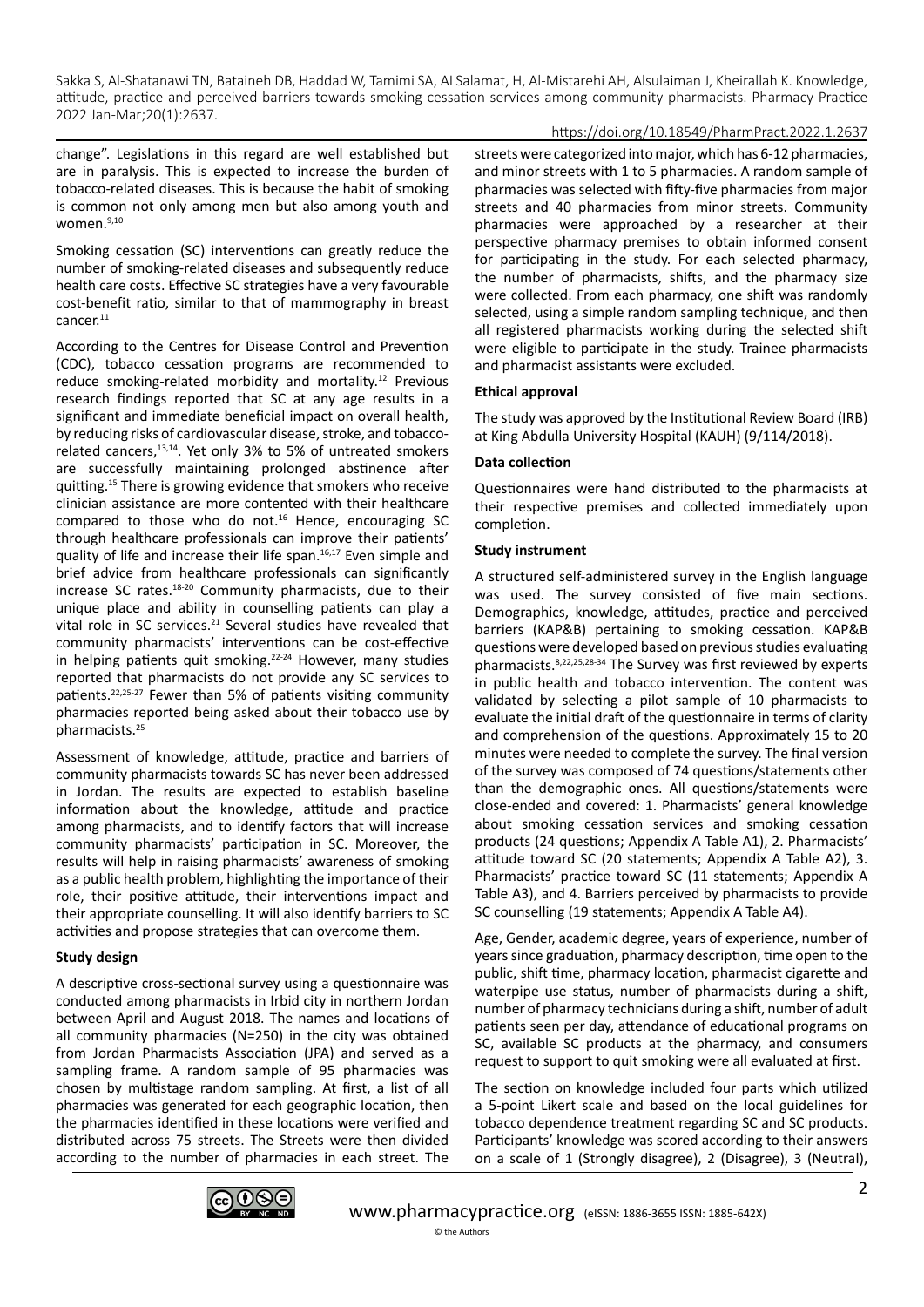#### https://doi.org/10.18549/PharmPract.2022.1.2637

4 (Agree) and 5 (Strongly agree). A maximum- knowledge score of 120 and a minimum of 24 was obtained from each participant. The higher the score, the better the knowledge level the participant has.

A total knowledge mean score was calculated for each participant by summing all responses and dividing it by the number of questions to evaluate each participant's knowledge about SC and SC products.

The section concerning attitude consisted of a total of twenty statements utilizing the Likert scale; fifteen positive and five negative statements related to attitudes toward SC adopted from previous research was used.<sup>25,29,30</sup> Participants' attitude was scored according to their answers on a scale of;1 (Strongly disagree), 2 (Disagree), 3 (Neutral), 4 (Agree) and 5 (Strongly agree).

Pharmacists were asked about their SC practices at their pharmacies from three main aspects by: 1. Assessing and advising patients 2. Assisting, referring, and following-up patients 3. Providing counselling

The questions utilizing the Likert scale are based on previous research.29-31 Participants' practice was scored according to their answers on a scale of; 1 (Never), 2 (Seldom), 3 (Sometimes), 4 (Usually) and 5 (Always). A maximum practice score of 55 and a minimum of 11 was obtained. The higher the score, the better the practice toward SC the participant has.

## **The total mean of participants' practice scores**

- A total practice mean score was calculated for each participant (by summing all responses and dividing it by the number of questions) to evaluate each participant's practice toward SC. Barriers perceived by pharmacists to provide smoking cessation counselling
- Perceived barriers to providing SC counselling in the pharmacy were assessed by asking pharmacists to identify possible barriers on three levels by a 'Yes' or 'No' answer:
- Barriers on pharmacist's level; which included 6 items
- Barriers on practice site level; which included 10 items
- • Barriers on patients 'level; which included 3 items

#### **Data Analysis**

The Statistical Package for Social Sciences (SPSS) version 23 was used to analyze the data. Demographic data, responses to the knowledge, attitude, practice and perceived barriers sections were presented using number (percentages) and means (Standard Deviation (SD)) as appropriate. Mean knowledge, attitude and practice scores were calculated for each participant. Mean scores were compared by demographic variables using one-way ANOVA and t-test as appropriate. The relationship between the mean of knowledge, attitude and practice were investigated by performing the Pearson correlation coefficient. Alpha level was set at 0.05.

# **RESULT**

A total of ninety-five pharmacies were visited. One hundred fifty-seven pharmacists were enrolled in the study. Seven



[www.pharmacypractice.org](https://orcid.org/0000-0003-3455-7491) (eISSN: 1886-3655 ISSN: 1885-642X)

## **Characteristics of participants**

The mean age of the sample was 30.71±10.1 years (range 22 to 69 years). Females represented were the majority of the study sample (77.6%). Most of the participants had a bachelor's degree in pharmacy (84.0%), and 77.3% had one year or more of work experience. Mean years of experience was around 7±8.87. For those who are cigarette smokers and waterpipe users, the mean number of cigarettes consumed per day = 17.29±13.86 and 10.67±10.95 heads per week for waterpipe users. 95.0% reported never receiving any training in smoking cessation. Nicotine gum was the most available product in pharmacies (77.3%) followed by Varenicline (22%) then nicotine patches (14.7%). Participants reported that more than half of patients who rarely smoke advice from a pharmacist for quitting smoking (Table 1 and Table 2).

| Table 1. Characteristic of Study Participants (N= 150) |     |      |  |  |
|--------------------------------------------------------|-----|------|--|--|
| Variable                                               | N   | ℅    |  |  |
| Age group (years)                                      |     |      |  |  |
| $22 - 24$                                              | 35  | 23.3 |  |  |
| $25 - 27$                                              | 46  | 30.7 |  |  |
| 28-31                                                  | 34  | 22.7 |  |  |
| $\geq$ 32                                              | 35  | 23.3 |  |  |
| Gender                                                 |     |      |  |  |
| Male                                                   | 35  | 23.3 |  |  |
| Female                                                 | 115 | 76.7 |  |  |
| Academic degree                                        |     |      |  |  |
| Bachelor of pharmacy                                   | 126 | 84.0 |  |  |
| Pharm D                                                | 17  | 11.3 |  |  |
| Master's degree                                        | 7   | 4.7  |  |  |
| Years of experience (year)                             |     |      |  |  |
| $\leq 1$                                               | 34  | 22.7 |  |  |
| $1 - 54$                                               | 41  | 27.3 |  |  |
| $4 - 7$                                                | 38  | 25.3 |  |  |
| $\geq 8$                                               | 37  | 24.7 |  |  |
| Number of years since pharmacy                         |     |      |  |  |
| graduation (year)                                      |     |      |  |  |
| $\leq 1$                                               | 28  | 18.7 |  |  |
| $1 - 53$                                               | 39  | 26.0 |  |  |
| $3 - 5$                                                | 24  | 16.0 |  |  |
| $6 - 11$                                               | 29  | 19.3 |  |  |
| $\geq 12$                                              | 30  | 20.0 |  |  |
| <b>Pharmacy description</b>                            |     |      |  |  |
| Independent                                            | 95  | 63.3 |  |  |
| Chain                                                  | 55  | 36.7 |  |  |
| Time open to public (hours)                            |     |      |  |  |
| 12                                                     | 45  | 30.0 |  |  |
| 16                                                     | 95  | 63.3 |  |  |
| 24                                                     | 10  | 6.7  |  |  |
| Shift time                                             |     |      |  |  |
| Shift A                                                | 79  | 52.7 |  |  |
| Shift B                                                | 46  | 30.7 |  |  |
| Shift A+B                                              | 25  | 16.6 |  |  |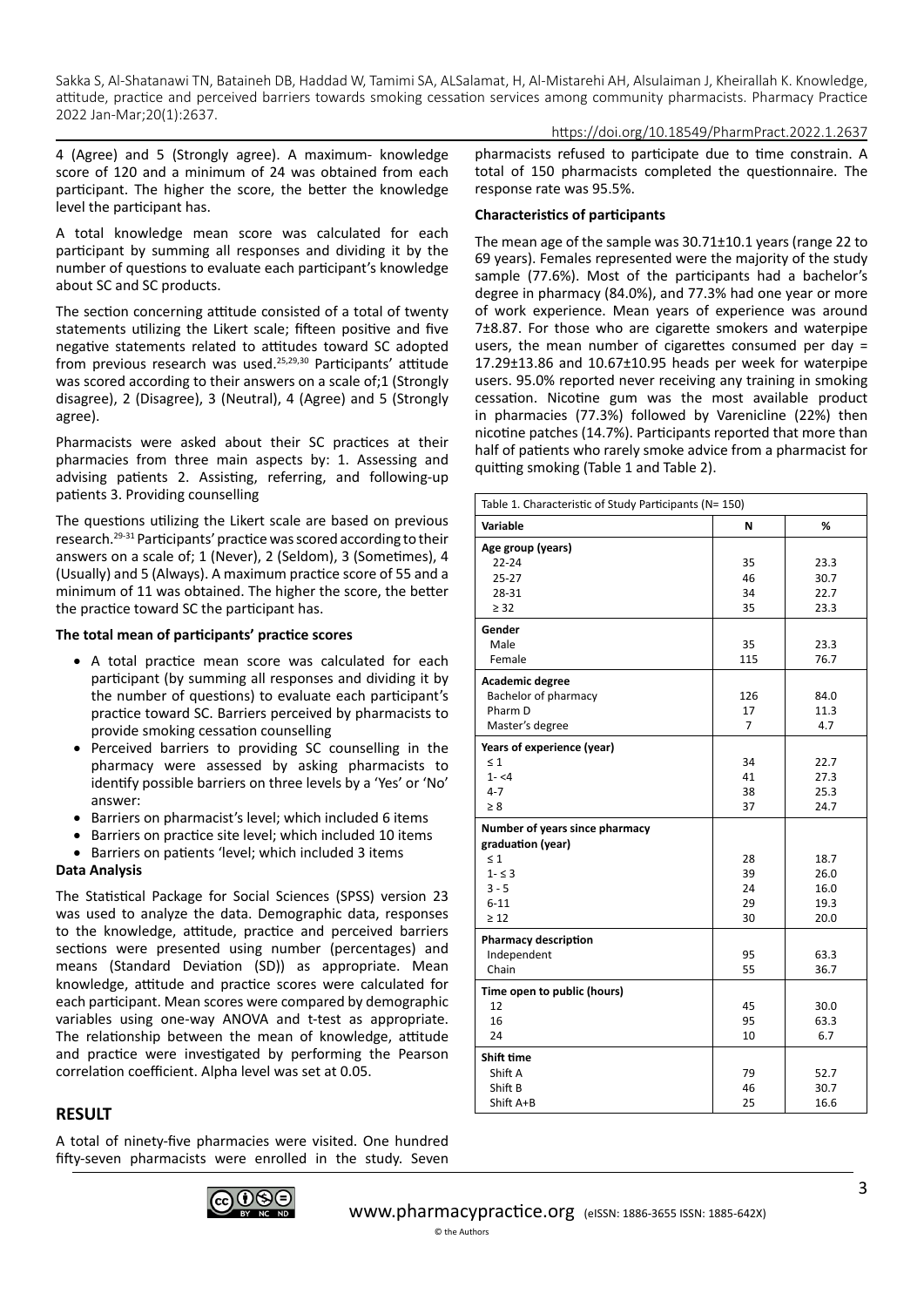| <b>Pharmacy location</b>                                           |     |      |
|--------------------------------------------------------------------|-----|------|
| Shopping area                                                      | 91  | 60.7 |
| Near hospital                                                      | 36  | 24.0 |
| Near medical centre                                                | 86  | 57.3 |
| Residential area                                                   | 68  | 45.3 |
| <b>Pharmacist tobacco use</b>                                      |     |      |
| Smoker                                                             | 13  | 8.7  |
| None-smoker                                                        | 137 | 91.3 |
| Waterpipe user                                                     |     |      |
| Yes                                                                | 15  | 10.0 |
| No                                                                 | 135 | 90.0 |
| Number of pharmacists in the pharmacy<br>during the shift          |     |      |
| $\mathbf{1}$                                                       | 116 | 77.3 |
| >1                                                                 | 34  | 22.7 |
| Number of pharmacy technicians in the<br>pharmacy during the shift |     |      |
| None                                                               | 122 | 81.3 |
| $\mathbf{1}$                                                       | 23  | 15.3 |
| >1                                                                 | 5   | 3.4  |
| Number of adult's patients seen per day                            |     |      |
| $\leq 20$                                                          | 43  | 28.7 |
| 21-35                                                              | 33  | 22.0 |
| 36-50                                                              | 43  | 28.7 |
| $>50$                                                              | 31  | 20.6 |
| Attending educational program on smoking<br>cessation              |     |      |
| Yes                                                                | 6   | 4.0  |
| No                                                                 | 144 | 96.0 |
| Available smoking cessation products at<br>the pharmacy            |     |      |
| Gum                                                                | 116 | 77.3 |
| Patch                                                              | 22  | 14.7 |
| Varenicline                                                        | 33  | 22.0 |
| Consumers request support to quit                                  |     |      |
| smoking                                                            |     |      |
| Very often                                                         | 4   | 2.7  |
| Often                                                              | 11  | 7.3  |
| Sometimes                                                          | 39  | 26.0 |
| Rarely                                                             | 77  | 51.3 |
| Never                                                              | 19  | 12.7 |
|                                                                    |     |      |

# **Pharmacists' knowledge about SC products**

Pharmacists' knowledge level about SC products was assessed. The majority of pharmacists (86.7%) agreed on nicotine gum availability in both doses of 2 and 4 mg. Only 40.0% of participants agreed that nicotine gum is not chewed like regular gum while half (50.0%) agreed on the side effects caused by nicotine gum. However, only 32.7% of pharmacists

https://doi.org/10.18549/PharmPract.2022.1.2637 strongly agreed or agreed on nicotine patch available doses. Three-quarters of them agreed that nicotine patches should be applied to a clean, dry area of hairless skin on the upper arm, back, or shoulder. Pharmacists' responses varied concerning Varenicline use, side effects and its effectiveness in helping smokers to quit smoking. Half of the pharmacists strongly agreed or agreed that Varenicline should be used for 3 months to get the desired effect and it can also help waterpipe smokers to quit. Only 17.4% of subjects strongly agreed or agreed that Varenicline may be stopped abruptly without the need for tapering off the dose (Table 3).

#### **Pharmacists' attitude toward smoking cessation services**

The majority agreed that most smokers can quit when they decide to and have the willingness to (92.6%). Also, more than 87.3% agreed that tobacco use is an addiction. The majority agreed that nicotine replacement products improve smokers' chance of quitting and they have a responsibility to advise patients to quit smoking (86.0% and 84.7% respectively). More than half of the pharmacists had a positive attitude towards patients' appreciation of pharmacists' advice about SC as well as their confidence in providing effective SC counselling services (62.7% and 85%, respectively). However, less than half of the respondents agreed that the majority of smokers are willing to quit smoking (41.4%). Pharmacists' negative attitude was attributed to many reasons, most importantly, 74.0% of them were convinced that if a patient cannot quit using tobacco on his own, there is little chance that he do with help. About 71% of the pharmacists agreed that there is no reimbursement to pharmacists for their services of SC counselling, while 25.4% agreed that SC counselling is a waste of time (Table 4).

#### **Pharmacists' practice toward SC services**

 More than one-third of the participants reported that they have never assessed smoker patients for their readiness to quit smoking, while 22.7% reported that they seldom do so. Around a quarter of pharmacists reported that they always or usually ask about the smoking status of their patients. Pharmacists reported that they have either never (14.0%) or seldom (20%) advised their patients to quit smoking. The majority of pharmacists have rarely or never provided educational materials that can help their patients to quit smoking (93.3%), referred them to SC clinics (90.7%), referred patients to alternative therapy (96%), and/or followed up their patients to assess their SC progress (89.4%). More than two-thirds of the study sample has never provided patients or their family members with SC counselling (69.3%) (Table 5).

 $\Delta$ 

| Table 2. Characteristics of participants  |                   |                |         |
|-------------------------------------------|-------------------|----------------|---------|
| Variable                                  | Mean $\pm$ *SD    | <b>Minimum</b> | Maximum |
| Age (years)                               | $30.71 \pm 10.10$ | 22             | 69      |
| Years of experience                       | $6.97 \pm 8.87$   | 0.08           | 40      |
| Number of years since pharmacy graduation | $7.47 + 9.24$     | 0.08           | 44      |
| Number of cigarettes per day              | 17.29±13.86       | $\overline{2}$ | 40      |
| Number of waterpipe heads per week        | 10.67±10.95       |                | 35      |
| Number of adult's patients seen per day   | 47.73±41.44       | 5              | 300     |
| *SD: Standard deviation                   |                   |                |         |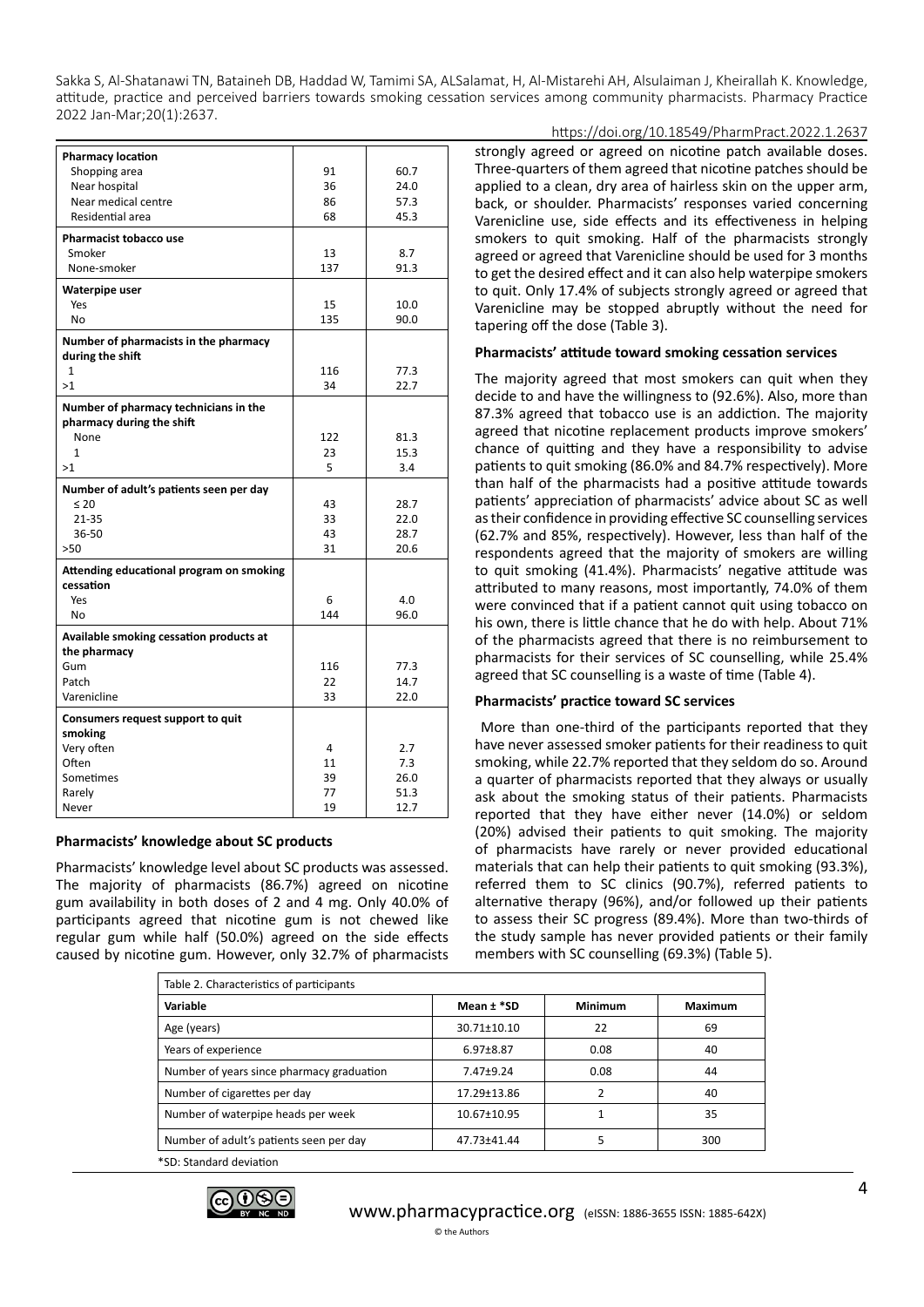https://doi.org/10.18549/PharmPract.2022.1.2637

| <b>Statement</b><br><b>Strongly</b><br><b>Neutral</b><br><b>Disagree</b><br><b>Strongly disagree</b><br>Agree<br>agree<br>Gum<br>Nicotine gums are available in 2mg and 4mg dosages.<br>117(78.0)<br>13(8.7)<br>14(9.3)<br>4(2.7)<br>2(1.3)<br>24(16.0)<br>20(13.3)<br>Nicotine gum is not chewed like regular gum.<br>34(22.7)<br>30(20.0)<br>42(28.0)<br>Patients using nicotine gum should not eat or drink 15 minutes before and during<br>39(26.0)<br>48(32.0)<br>51(34.0)<br>10(6.7)<br>2(1.3)<br>use.<br>52(34.7)<br>40(26.7)<br>39(26.0)<br>15(10.0)<br>4(2.6)<br>The taste of nicotine gum may be unpleasant at the start, but patients are advised to<br>continue use.<br>40(26.7)<br>39(26.0)<br>51(34.0)<br>17(11.3)<br>3(2.0)<br>Some side effects of nicotine gum are mouth soreness, dyspepsia and jaw ache.<br>Patch<br>98(65.3)<br>The 16-hour patch is available in 10mg, 15mg, 25mg dosages.<br>27(18.0)<br>22(14.7)<br>2(1.3)<br>1(0.7)<br>38(25.3)<br>47(31.3)<br>51(34.0)<br>12(8.0)<br>2(1.4)<br>The Patch should be rotated and not put on the same site on consecutive days.<br>The Patch should be applied to clean, dry intact areas of hairless skin (upper arm,<br>58(38.7)<br>55(36.7)<br>33(22.0)<br>4(2.6)<br>0(0.0)<br>back, shoulder).<br>The side effects of the patch are dizziness, headache and gastrointestinal discomfort.<br>25(16.7)<br>41(27.3)<br>63(42.0)<br>20(13.3)<br>1(0.7)<br>41(27.3)<br>53(35.3)<br>45(30.0)<br>7(4.7)<br>4(2.7)<br>Nicotine patches are long-acting Nicotine Replacement Therapy (NRT).<br>35(23.3)<br>42(28.0)<br>57(38.0)<br>13(8.7)<br>The patch has a slower onset of delivery than NRTs.<br>3(2.0)<br>Nicotine Replacement Therapies (NRT; Gum and Patch)<br><b>Waterpipe (Arghile)</b><br>51(34.0)<br>29(19.3)<br>In stable cardiovascular disease patients, using NRT presents a lesser hazard than<br>64(42.7)<br>5(3.3)<br>1(0.7) |
|-----------------------------------------------------------------------------------------------------------------------------------------------------------------------------------------------------------------------------------------------------------------------------------------------------------------------------------------------------------------------------------------------------------------------------------------------------------------------------------------------------------------------------------------------------------------------------------------------------------------------------------------------------------------------------------------------------------------------------------------------------------------------------------------------------------------------------------------------------------------------------------------------------------------------------------------------------------------------------------------------------------------------------------------------------------------------------------------------------------------------------------------------------------------------------------------------------------------------------------------------------------------------------------------------------------------------------------------------------------------------------------------------------------------------------------------------------------------------------------------------------------------------------------------------------------------------------------------------------------------------------------------------------------------------------------------------------------------------------------------------------------------------------------------------------------------------------------------------------------------------------------------------------------------|
|                                                                                                                                                                                                                                                                                                                                                                                                                                                                                                                                                                                                                                                                                                                                                                                                                                                                                                                                                                                                                                                                                                                                                                                                                                                                                                                                                                                                                                                                                                                                                                                                                                                                                                                                                                                                                                                                                                                 |
|                                                                                                                                                                                                                                                                                                                                                                                                                                                                                                                                                                                                                                                                                                                                                                                                                                                                                                                                                                                                                                                                                                                                                                                                                                                                                                                                                                                                                                                                                                                                                                                                                                                                                                                                                                                                                                                                                                                 |
|                                                                                                                                                                                                                                                                                                                                                                                                                                                                                                                                                                                                                                                                                                                                                                                                                                                                                                                                                                                                                                                                                                                                                                                                                                                                                                                                                                                                                                                                                                                                                                                                                                                                                                                                                                                                                                                                                                                 |
|                                                                                                                                                                                                                                                                                                                                                                                                                                                                                                                                                                                                                                                                                                                                                                                                                                                                                                                                                                                                                                                                                                                                                                                                                                                                                                                                                                                                                                                                                                                                                                                                                                                                                                                                                                                                                                                                                                                 |
|                                                                                                                                                                                                                                                                                                                                                                                                                                                                                                                                                                                                                                                                                                                                                                                                                                                                                                                                                                                                                                                                                                                                                                                                                                                                                                                                                                                                                                                                                                                                                                                                                                                                                                                                                                                                                                                                                                                 |
|                                                                                                                                                                                                                                                                                                                                                                                                                                                                                                                                                                                                                                                                                                                                                                                                                                                                                                                                                                                                                                                                                                                                                                                                                                                                                                                                                                                                                                                                                                                                                                                                                                                                                                                                                                                                                                                                                                                 |
|                                                                                                                                                                                                                                                                                                                                                                                                                                                                                                                                                                                                                                                                                                                                                                                                                                                                                                                                                                                                                                                                                                                                                                                                                                                                                                                                                                                                                                                                                                                                                                                                                                                                                                                                                                                                                                                                                                                 |
|                                                                                                                                                                                                                                                                                                                                                                                                                                                                                                                                                                                                                                                                                                                                                                                                                                                                                                                                                                                                                                                                                                                                                                                                                                                                                                                                                                                                                                                                                                                                                                                                                                                                                                                                                                                                                                                                                                                 |
|                                                                                                                                                                                                                                                                                                                                                                                                                                                                                                                                                                                                                                                                                                                                                                                                                                                                                                                                                                                                                                                                                                                                                                                                                                                                                                                                                                                                                                                                                                                                                                                                                                                                                                                                                                                                                                                                                                                 |
|                                                                                                                                                                                                                                                                                                                                                                                                                                                                                                                                                                                                                                                                                                                                                                                                                                                                                                                                                                                                                                                                                                                                                                                                                                                                                                                                                                                                                                                                                                                                                                                                                                                                                                                                                                                                                                                                                                                 |
|                                                                                                                                                                                                                                                                                                                                                                                                                                                                                                                                                                                                                                                                                                                                                                                                                                                                                                                                                                                                                                                                                                                                                                                                                                                                                                                                                                                                                                                                                                                                                                                                                                                                                                                                                                                                                                                                                                                 |
|                                                                                                                                                                                                                                                                                                                                                                                                                                                                                                                                                                                                                                                                                                                                                                                                                                                                                                                                                                                                                                                                                                                                                                                                                                                                                                                                                                                                                                                                                                                                                                                                                                                                                                                                                                                                                                                                                                                 |
|                                                                                                                                                                                                                                                                                                                                                                                                                                                                                                                                                                                                                                                                                                                                                                                                                                                                                                                                                                                                                                                                                                                                                                                                                                                                                                                                                                                                                                                                                                                                                                                                                                                                                                                                                                                                                                                                                                                 |
|                                                                                                                                                                                                                                                                                                                                                                                                                                                                                                                                                                                                                                                                                                                                                                                                                                                                                                                                                                                                                                                                                                                                                                                                                                                                                                                                                                                                                                                                                                                                                                                                                                                                                                                                                                                                                                                                                                                 |
|                                                                                                                                                                                                                                                                                                                                                                                                                                                                                                                                                                                                                                                                                                                                                                                                                                                                                                                                                                                                                                                                                                                                                                                                                                                                                                                                                                                                                                                                                                                                                                                                                                                                                                                                                                                                                                                                                                                 |
| continuing to smoke.                                                                                                                                                                                                                                                                                                                                                                                                                                                                                                                                                                                                                                                                                                                                                                                                                                                                                                                                                                                                                                                                                                                                                                                                                                                                                                                                                                                                                                                                                                                                                                                                                                                                                                                                                                                                                                                                                            |
| 34(22.7)<br>Use NRT with care in patients with gastritis, peptic ulcers, and esophagitis.<br>of65(43.3)<br>34(22.7)<br>13(8.7)<br>4(2.6)                                                                                                                                                                                                                                                                                                                                                                                                                                                                                                                                                                                                                                                                                                                                                                                                                                                                                                                                                                                                                                                                                                                                                                                                                                                                                                                                                                                                                                                                                                                                                                                                                                                                                                                                                                        |
| The period from waking up to first cigarette should be considered in selection of NRT<br>38(25.3)<br>48(32.0)<br>0(0.0)<br>58(38.7)<br>6(4.0)<br>form.                                                                                                                                                                                                                                                                                                                                                                                                                                                                                                                                                                                                                                                                                                                                                                                                                                                                                                                                                                                                                                                                                                                                                                                                                                                                                                                                                                                                                                                                                                                                                                                                                                                                                                                                                          |
| The number of cigarettes smoked daily should be considered in the selection of NRT<br>73(48.7)<br>60(40.0)<br>13(8.6)<br>3(2.0)<br>1(0.7)<br>dose.                                                                                                                                                                                                                                                                                                                                                                                                                                                                                                                                                                                                                                                                                                                                                                                                                                                                                                                                                                                                                                                                                                                                                                                                                                                                                                                                                                                                                                                                                                                                                                                                                                                                                                                                                              |
| 57(38.0)<br>57(38.0)<br>The number of waterpipe heads should be considered in the selection of NRT dose.<br>25(16.7)<br>8(5.3)<br>3(2.0)                                                                                                                                                                                                                                                                                                                                                                                                                                                                                                                                                                                                                                                                                                                                                                                                                                                                                                                                                                                                                                                                                                                                                                                                                                                                                                                                                                                                                                                                                                                                                                                                                                                                                                                                                                        |
| 42(28.0)<br>62(41.3)<br>30(20.0)<br>13(8.7)<br>3(2.0)<br>NRT can be used to help waterpipe smokers to quit.                                                                                                                                                                                                                                                                                                                                                                                                                                                                                                                                                                                                                                                                                                                                                                                                                                                                                                                                                                                                                                                                                                                                                                                                                                                                                                                                                                                                                                                                                                                                                                                                                                                                                                                                                                                                     |
| Varenicline (Champix)                                                                                                                                                                                                                                                                                                                                                                                                                                                                                                                                                                                                                                                                                                                                                                                                                                                                                                                                                                                                                                                                                                                                                                                                                                                                                                                                                                                                                                                                                                                                                                                                                                                                                                                                                                                                                                                                                           |
| 66(44.0)<br>13(8.6)<br>69(46.0)<br>Varenicline is available as 0.5 and 1 mg.<br>1(0.7)<br>1(0.7)                                                                                                                                                                                                                                                                                                                                                                                                                                                                                                                                                                                                                                                                                                                                                                                                                                                                                                                                                                                                                                                                                                                                                                                                                                                                                                                                                                                                                                                                                                                                                                                                                                                                                                                                                                                                                |
| Varenicline must be taken with food and a full glass of water to minimize nausea.<br>34(22.7)<br>35(23.3)<br>77(51.3)<br>4(2.7)<br>0(0.0)                                                                                                                                                                                                                                                                                                                                                                                                                                                                                                                                                                                                                                                                                                                                                                                                                                                                                                                                                                                                                                                                                                                                                                                                                                                                                                                                                                                                                                                                                                                                                                                                                                                                                                                                                                       |
| Patients with diabetes mellitus should be advised to monitor their blood sugar levels<br>13(8.6)<br>26(17.3)<br>107(71.3)<br>3(2.0)<br>1(0.7)<br>more closely when using varenicline.                                                                                                                                                                                                                                                                                                                                                                                                                                                                                                                                                                                                                                                                                                                                                                                                                                                                                                                                                                                                                                                                                                                                                                                                                                                                                                                                                                                                                                                                                                                                                                                                                                                                                                                           |
| The common adverse effect of using varenicline are nausea, constipation and<br>28(18.7)<br>39(26.0)<br>82(54.6)<br>1(0.7)<br>0(0.0)<br>flatulence.                                                                                                                                                                                                                                                                                                                                                                                                                                                                                                                                                                                                                                                                                                                                                                                                                                                                                                                                                                                                                                                                                                                                                                                                                                                                                                                                                                                                                                                                                                                                                                                                                                                                                                                                                              |
| Varenicline may be stopped abruptly, and no need for taper.<br>10(6.7)<br>16(10.7)<br>71(47.3)<br>30(20.0)<br>23(15.3)                                                                                                                                                                                                                                                                                                                                                                                                                                                                                                                                                                                                                                                                                                                                                                                                                                                                                                                                                                                                                                                                                                                                                                                                                                                                                                                                                                                                                                                                                                                                                                                                                                                                                                                                                                                          |
| Varenicline should be used for 3 months to get the desired effect.<br>38(25.3)<br>37(24.7)<br>70(46.7)<br>3(2.0)<br>2(1.3)                                                                                                                                                                                                                                                                                                                                                                                                                                                                                                                                                                                                                                                                                                                                                                                                                                                                                                                                                                                                                                                                                                                                                                                                                                                                                                                                                                                                                                                                                                                                                                                                                                                                                                                                                                                      |
| 66(44.0)<br>Varenicline can be used to help waterpipe smokers to quit.<br>31(20.7)<br>42(28.0)<br>9(6.0)<br>2(1.3)                                                                                                                                                                                                                                                                                                                                                                                                                                                                                                                                                                                                                                                                                                                                                                                                                                                                                                                                                                                                                                                                                                                                                                                                                                                                                                                                                                                                                                                                                                                                                                                                                                                                                                                                                                                              |

| Table 4. Pharmacists attitude toward smoking cessation (N=150)                               |                       |          |         |                 |                          |  |
|----------------------------------------------------------------------------------------------|-----------------------|----------|---------|-----------------|--------------------------|--|
| <b>Statements</b>                                                                            | <b>Strongly agree</b> | Agree    | Neutral | <b>Disagree</b> | <b>Strongly disagree</b> |  |
| <b>Positive statements</b>                                                                   |                       |          |         |                 |                          |  |
| Most smokers can quit if they really want to.                                                | 104(69.3)             | 35(23.3) | 3(2.0)  | 7(4.7)          | 1(0.7)                   |  |
| Tobacco use is an addiction.                                                                 | 100(66.7)             | 31(20.6) | 13(8.7) | 5(3.3)          | 1(0.7)                   |  |
| NRT (patch, gum, etc.) improves smokers' chance of quitting.                                 | 44(29.3)              | 85(56.7) | 14(9.3) | 6(4.0)          | 1(0.7)                   |  |
| Pharmacists have a responsibility to advise patients to quit smoking.                        | 42(28.0)              | 85(56.7) | 12(8.0) | 10(6.6)         | 1(0.7)                   |  |
| Pharmacists should receive relevant training to assist patients who want<br>to stop smoking. | 76(50.7)              | 49(32.6) | 12(8.0) | 12(8.0)         | 1(0.7)                   |  |

© the Authors

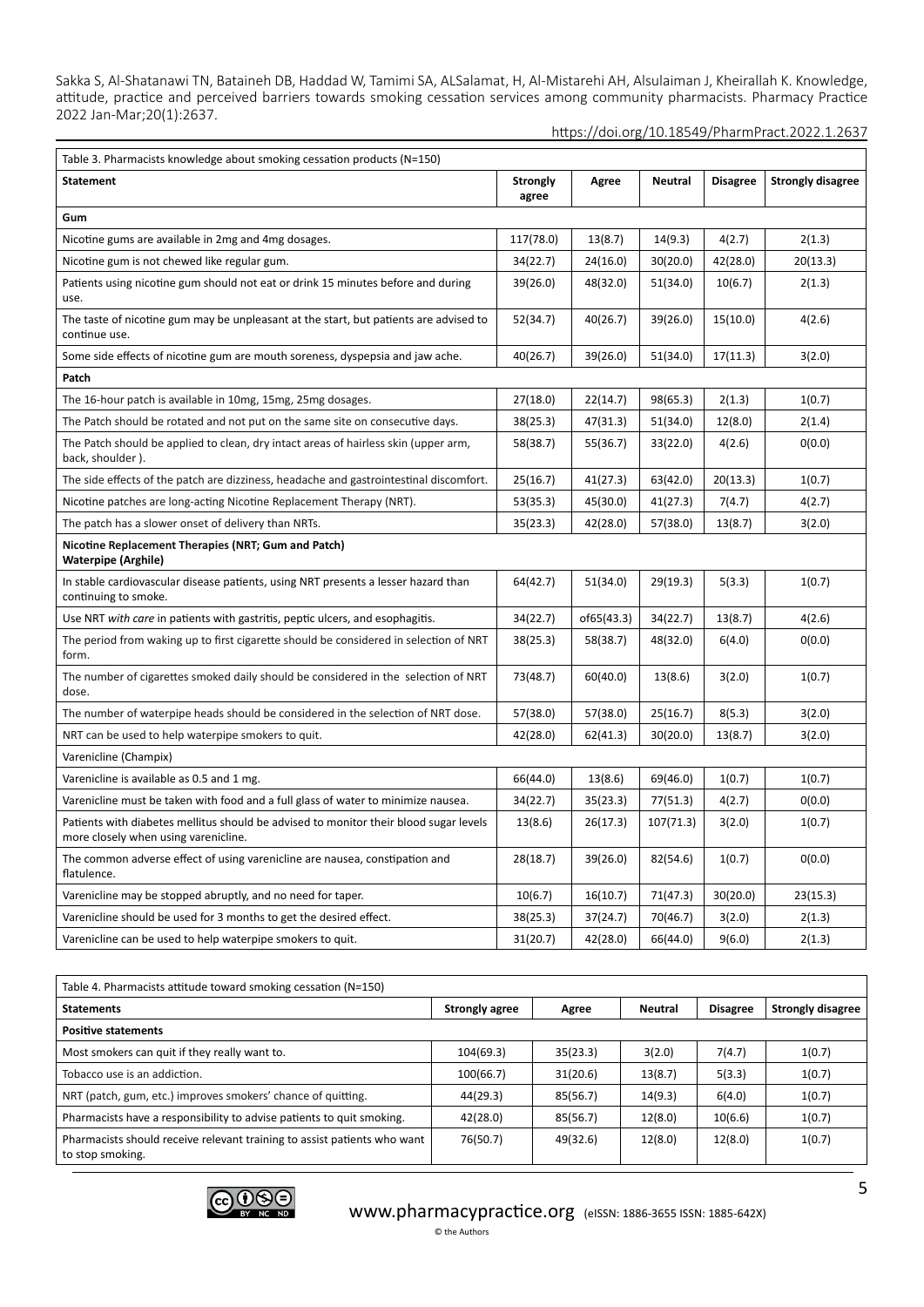https://doi.org/10.18549/PharmPract.2022.1.2637

| When a person has been smoking for many years there is always a point<br>in helping him or her to quit.    | 38(25.3) | 84(56.0) | 10(6.7)  | 14(9.3)  | 4(2.7)   |
|------------------------------------------------------------------------------------------------------------|----------|----------|----------|----------|----------|
| Tobacco use can be treated successfully using pharmacotherapy and<br>counseling.                           | 44(29.3) | 77(51.4) | 22(14.7) | 5(3.3)   | 2(1.3)   |
| It is important for me as a pharmacist to ask patients if they smoke.                                      | 45(30.0) | 67(44.7) | 16(10.7) | 20(13.3) | 2(1.3)   |
| Waterpipe users need cessation therapy to quit smoking.                                                    | 40(26.7) | 66(44.0) | 22(14.7) | 15(10.0) | 7(4.6)   |
| Varenicline improves smokers' chance of quitting.                                                          | 39(26.0) | 63(42.0) | 41(27.3) | 6(4.0)   | 1(0.7)   |
| With most smokers, pharmacists can be effective in promoting smoking<br>cessation.                         | 29(19.3) | 72(48.0) | 23(15.3) | 19(12.7) | 7(4.7)   |
| Even if a patient's illness is unrelated to smoking, pharmacists should<br>offer smoking cessation advice. | 27(18.0) | 71(47.3) | 13(8.7)  | 31(20.7) | 8(5.3)   |
| Patients appreciate it when I provide smoking cessation advice.                                            | 23(15.3) | 71(47.4) | 33(22.0) | 18(12.0) | 5(3.3)   |
| I am confident that I can offer smoking cessation services effectively.                                    | 17(11.3) | 70(46.7) | 27(18.0) | 31(20.7) | 5(3.3)   |
| The majority of smokers want to quit.                                                                      | 28(18.7) | 34(22.7) | 13(8.7)  | 49(32.6) | 26(17.3) |
| <b>Negative statements</b>                                                                                 |          |          |          |          |          |
| If a patient can't quit using tobacco on his own, there is little that I can<br>do.                        | 21(14.0) | 90(60.0) | 17(11.3) | 18(12.0) | 4(2.7)   |
| There is not much economic reward for pharmacists in advising about<br>quitting smoking.                   | 48(32.0) | 58(38.7) | 12(8.0)  | 23(15.3) | 9(6.0)   |
| Most patients don't want desirable advice from their pharmacist.                                           | 13(8.7)  | 64(42.7) | 28(18.6) | 32(21.3) | 13(8.7)  |
| Talking with smokers about quitting will discourage their return as<br>customers.                          | 9(6.0)   | 45(30.0) | 22(14.7) | 42(28.0) | 32(21.3) |
| Counseling for cessation is not an efficient use of my time.                                               | 10(6.7)  | 28(18.7) | 18(12.0) | 65(43.3) | 29(19.3) |

| Table 5. Pharmacists practice toward smoking cessation (N=150)                                     |          |          |                  |          |           |
|----------------------------------------------------------------------------------------------------|----------|----------|------------------|----------|-----------|
| <b>Statements</b>                                                                                  | Always   | Usually  | <b>Sometimes</b> | Seldom   | Never     |
| Assessing and advising patients                                                                    |          |          |                  |          |           |
| Asked patients about their smoking status.                                                         | 8(5.3)   | 29(19.3) | 67(44.7)         | 24(16.0) | 22(14.7)  |
| Advised patients to quit smoking.                                                                  | 16(10.7) | 31(20.7) | 52(34.6)         | 30(20.0) | 21(14.0)  |
| Assessed patients' readiness to quit smoking.                                                      | 6(4.0)   | 13(8.7)  | 41(27.3)         | 34(22.7) | 56(37.3)  |
| Assisting, referring and following up                                                              |          |          |                  |          |           |
| Advised patients on the use of gum or patch to quit smoking.                                       | 9(6.0)   | 22(14.7) | 43(28.7)         | 44(29.3) | 32(21.3)  |
| Advised patients on the use of varenicline to quit smoking.                                        | 4(2.7)   | 10(6.7)  | 27(18.0)         | 33(22.0) | 76(50.6)  |
| Assisted patients in quitting by counseling them on behavioral techniques for quitting.            | 6(4.0)   | 21(14.0) | 52(34.6)         | 37(24.7) | 34(22.7)  |
| Assisted patients in quitting by giving them educational materials related to quitting<br>smoking. | 3(2.0)   | 1(0.7)   | 6(4.0)           | 17(11.3) | 123(82.0) |
| Arranged follow up with patients to assess their progress in quitting smoking.                     | 2(1.3)   | 4(2.7)   | 10(6.6)          | 22(14.7) | 112(74.7) |
| Referred smokers to doctors in smoking cessation clinics.                                          | 3(2.0)   | 2(1.3)   | 9(6.0)           | 18(12.0) | 118(78.7) |
| Referred smokers to non-doctors (e.g., alternative therapies as acupuncture).                      | 1(0.7)   | 2(1.3)   | 3(2.0)           | 15(10.0) | 129(86.0) |
| <b>Providing counseling</b>                                                                        |          |          |                  |          |           |
| Provided patients or family members with smoking cessation counseling.                             | 4(2.7)   | 9(6.0)   | 33(22.0)         | 24(16.0) | 80(53.3)  |

# **Barriers toward SC perceived by pharmacists**

Barriers of the SC services can occur at the pharmacist, patient, or practice site level. The need for more training on nicotine replacement therapy including gums, patches and Varenicline is the most hindrance. Around 60% agreed that the lack of knowledge about drug therapy of SC prevents pharmacists from assisting their patients in quitting smoking (59.3%). Only 20% of pharmacists agreed that the lack of desire to counsel patients

for SC could impede the SC process. At the practice level, most of the pharmacists agreed that the lack of both SC programs and educational materials were the commonest barriers to conducting SC process (84% and 80.7%, respectively). Threequarters of pharmacists agreed that the lack of support from an organization concerned with SC is considered an important barrier to SC counselling.

The majority (83.3%) reported that low patient's demand for SC

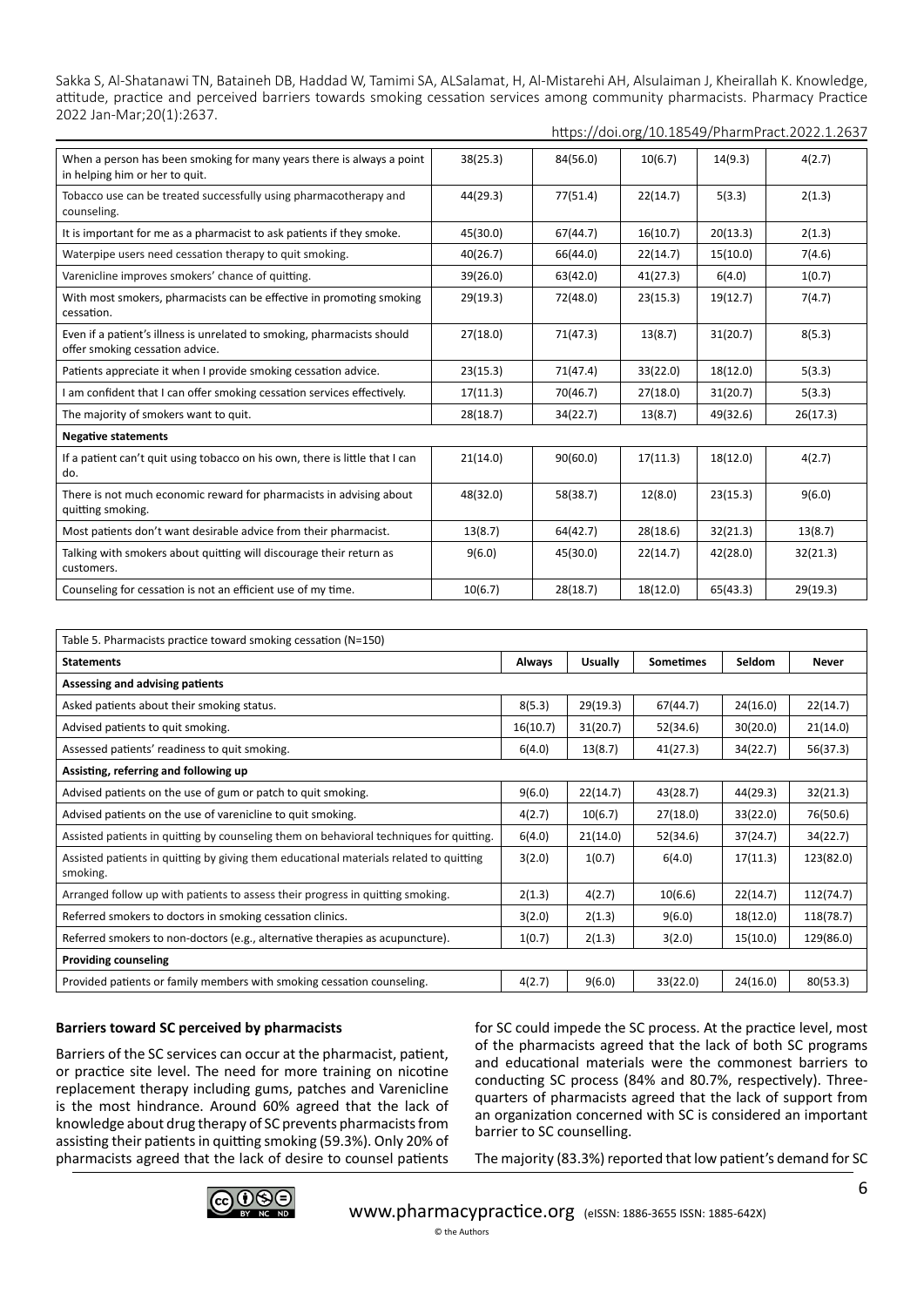https://doi.org/10.18549/PharmPract.2022.1.2637

counselling was a major barrier that discourages pharmacists from providing SC counselling. Moreover, 71.3% of pharmacists agreed that customers are always in a hurry which prevents pharmacists from providing proper counselling. Only 25.3% agreed that patients' lack of trust toward pharmacists could be an issue (Table 6).

#### **Pharmacists' mean scores of knowledge, attitude and practice**

Overall, the mean knowledge score was 3.74±0.38. The mean NRT knowledge score amongst SC products was the highest 4±0.54. About positive attitude, the mean score was 3.87±0.43. For pharmacists' practice, the mean score for all questions was 2.01±0.64. Assessing and advising patients mean score was the highest at 2.66±0.92 (Table 7).

#### **Categories of knowledge and practice mean scores of participants**

participants are listed in Table 8. Responses were almost equal in each category. The highest is (36.0%) with regard to knowledge.

#### **Relationship between knowledge and social demographic characteristics**

Statistically significant associations were identified between pharmacists' knowledge of smoking services and the age, the academic degree of pharmacists and the availability of SC products in their pharmacies. Pharmacists who are between 28 and 31 years old were more knowledgeable in SC services (p<0.005). Also, pharmacists with Pharm D degrees showed more knowledge in smoking cessation interventions (p=0.019). Pharmacy description and its opening time to the public also were significantly associated with the knowledge of smoking SC services. Pharmacists working in chain pharmacies as well as those who work at pharmacies that open 24 hours a day showed more knowledge of these SC services (p<0.05) (Table 9).

The categories for pharmacists' knowledge and practice of

| Table 6. Pharmacists perceived barriers toward smoking cessation (N=150)                  |           |           |  |  |  |
|-------------------------------------------------------------------------------------------|-----------|-----------|--|--|--|
| <b>Barriers</b>                                                                           | Yes       | No        |  |  |  |
| Pharmacist                                                                                |           |           |  |  |  |
| I need more training on how to use nicotine gums and patches.                             | 129(86.0) | 21(14.0)  |  |  |  |
| I need more training on how to use varenicline to help smokers to quit.                   | 127(84.7) | 23(15.3)  |  |  |  |
| I do not know enough about drug therapy for smoking cessation to assist patients to quit. | 89(59.3)  | 61(40.7)  |  |  |  |
| It is difficult to recognize patients who smoke or use tobacco products.                  | 69(46.0)  | 81(54.0)  |  |  |  |
| I do not feel comfortable asking patients if they smoke or use tobacco products.          | 57(38.0)  | 93(62.0)  |  |  |  |
| I dislike counseling patients for tobacco cessation.                                      | 30(20.0)  | 120(80.0) |  |  |  |
| <b>Practice site</b>                                                                      |           |           |  |  |  |
| Lack of Cessation programs.                                                               | 126(84.0) | 24(16.0)  |  |  |  |
| I lack smoking cessation educational materials.                                           | 121(80.7) | 29(19.3)  |  |  |  |
| I lack support from organizations concerned with smoking cessation.                       | 113(75.3) | 37(24.7)  |  |  |  |
| Unavailability of varenicline.                                                            | 71(47.3)  | 79(52.7)  |  |  |  |
| I Lack a private area for counseling.                                                     | 66(44.0)  | 84(56.0)  |  |  |  |
| Unavailability of NRT.                                                                    | 61(40.7)  | 89(59.3)  |  |  |  |
| The pharmacy lacks adequate staff.                                                        | 59(39.3)  | 91(60.7)  |  |  |  |
| I am too busy due to a large workload.                                                    | 58(38.7)  | 92(61.3)  |  |  |  |
| Pharmacy management does not encourage counseling for OTC nicotine patches and gums.      | 22(14.7)  | 128(85.3) |  |  |  |
| Pharmacy management does not encourage counseling for varenicline.                        | 20(13.3)  | 130(86.7) |  |  |  |
| <b>Patients</b>                                                                           |           |           |  |  |  |
| Low patient demand for counseling.                                                        | 125(83.3) | 25(16.7)  |  |  |  |
| Consumers are always in a hurry.                                                          | 107(71.3) | 43(28.7)  |  |  |  |
| Consumers do not trust pharmacists.                                                       | 38(25.3)  | 112(74.7) |  |  |  |

| Table 7. Pharmacist's knowledge, attitude and practice mean scores about smoking cessation |                 |      |      |      |  |
|--------------------------------------------------------------------------------------------|-----------------|------|------|------|--|
| <b>Parameters</b>                                                                          | Mean* ±SD**     | Min  | Max  | %    |  |
| Knowledge                                                                                  |                 |      |      |      |  |
| Overall (All questions)                                                                    | $3.74 \pm 0.38$ | 2.88 | 4.92 | 74.8 |  |
| Gum                                                                                        | $3.77 \pm 0.59$ | 1.80 | 5    | 75.4 |  |
| Patch                                                                                      | $3.72 \pm 0.57$ | 2.5  | 5    | 74.4 |  |
| <b>NRT</b>                                                                                 | 4±0.54          | 2.83 | 5    | 80.0 |  |

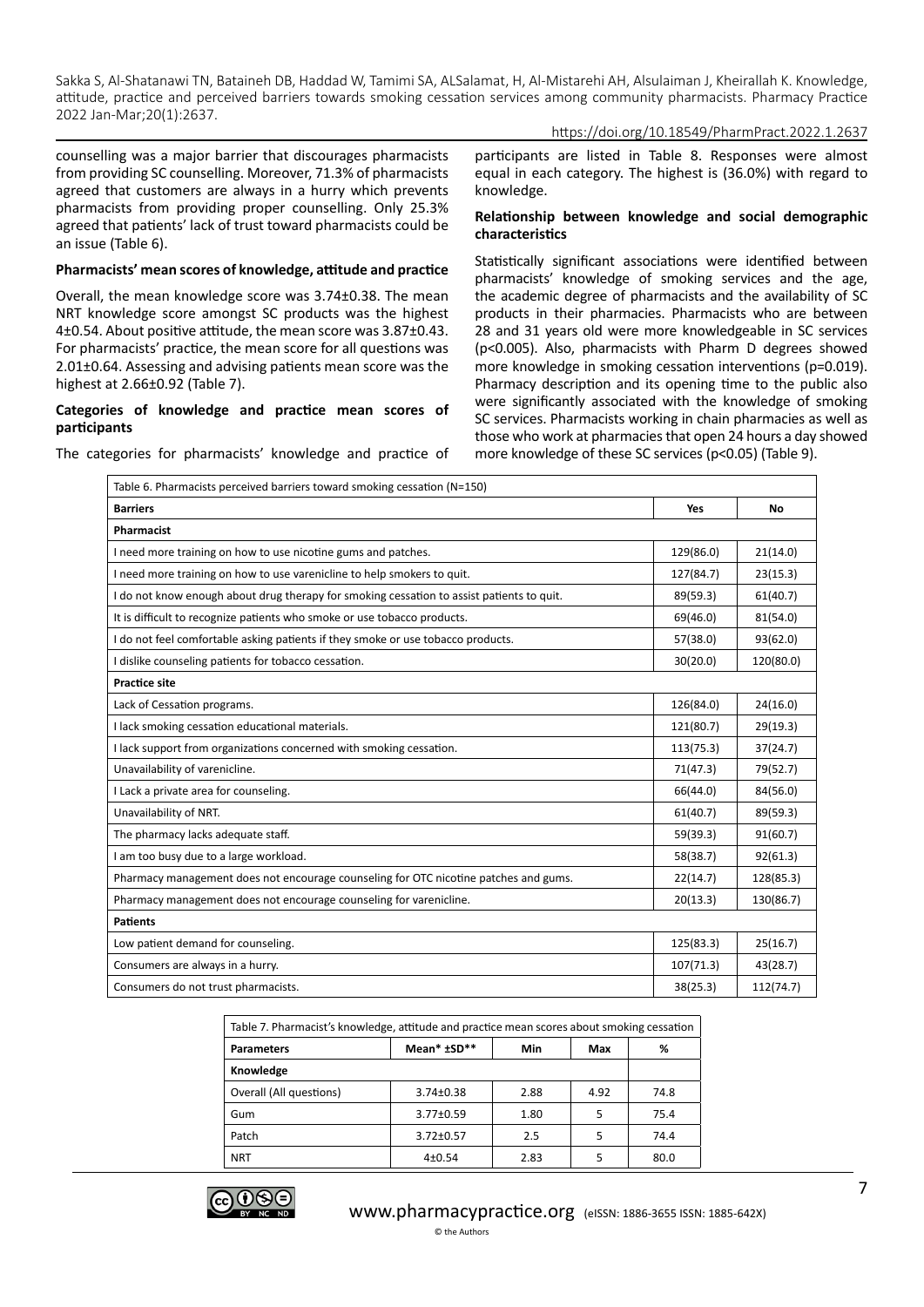## https://doi.org/10.18549/PharmPract.2022.1.2637

| Varenicline                              | $3.51 \pm 0.50$ | 2.86 | 4.71 | 70.2 |
|------------------------------------------|-----------------|------|------|------|
| <b>Attitude</b>                          |                 |      |      |      |
| Positive statements                      | $3.87 \pm 0.43$ | 2.47 | 4.87 | 77.4 |
| Negative statements                      | $3.18 \pm 0.66$ | 1.20 | 5    | 63.6 |
| Practice                                 |                 |      |      |      |
| All questions                            | $2.01 \pm 0.64$ | 1    | 4.73 | 40.2 |
| Assessing and advising<br>patients       | $2.66 \pm 0.92$ | 1    | 5    | 53.2 |
| Assisting, referring and<br>following up | $1.75 \pm 0.60$ | 1    | 4.57 | 35.0 |
| Providing counseling                     | $1.89 + 1.11$   |      | 5    | 37.8 |

\*Mean of the means for knowledge, attitude, and practice.

\*\* SD: Standard deviation

Table 8. Categories of Knowledge and Practice mean scores of study participants (N= 150)

| <b>Mean Category</b> | n (%)    |
|----------------------|----------|
| Knowledge            |          |
| $\leq$ 3.54          | 48(32.0) |
| 3.54-3.83            | 54(36.0) |
| >3.83                | 48(32.0) |
| Practice             |          |
| $\leq 1.73$          | 53(35.3) |
| 1.73-2.18            | 50(33.4) |
| >2.18                | 47(31.3) |

\*Knowledge: low (mean  $\leq$  3.54), moderate (mean 3.54-3.83), high (mean >3.83).

\* Practice: low (mean ≤ 1.73), moderate (mean 1.73-2.18), high (mean >2.18).

| Table 9. Relationship between Knowledge and social demographic<br>characteristics |      |                    |          |  |  |
|-----------------------------------------------------------------------------------|------|--------------------|----------|--|--|
| Variable                                                                          |      | Level of Knowledge |          |  |  |
|                                                                                   | Mean | <b>SD</b>          | *P value |  |  |
| Age group (years)                                                                 |      |                    |          |  |  |
| $22 - 24$                                                                         | 3.69 | 0.33               |          |  |  |
| $25 - 27$                                                                         | 3.78 | 0.36               | 0.019    |  |  |
| 28-31                                                                             | 3.87 | 0.39               |          |  |  |
| $32+$                                                                             | 3.60 | 0.40               |          |  |  |
| Gender                                                                            |      |                    |          |  |  |
| Male                                                                              | 3.73 | 0.45               | ** 0.896 |  |  |
| Female                                                                            | 3.74 | 0.36               |          |  |  |
| Academic degree                                                                   |      |                    |          |  |  |
| Bachelor                                                                          | 3.70 | 0.37               |          |  |  |
| PharmD                                                                            | 3.97 | 0.38               | 0.019    |  |  |
| Master's degree                                                                   | 3.81 | 0.37               |          |  |  |
| Years of experience                                                               |      |                    |          |  |  |
| $\leq 1$                                                                          | 3.74 | 0.35               |          |  |  |
| $1 - 54$                                                                          | 3.74 | 0.31               | 0.175    |  |  |
| $4 - 7$                                                                           | 3.83 | 0.42               |          |  |  |
| $\geq 8$                                                                          | 3.64 | 0.42               |          |  |  |
| Years since graduation                                                            |      |                    |          |  |  |
| $\leq 1$                                                                          | 3.77 | 0.37               |          |  |  |
| $1 - 53$                                                                          | 3.71 | 2.30               | 0.109    |  |  |
| $3 - 5$                                                                           | 3.80 | 0.41               |          |  |  |
| $6 - 11$                                                                          | 3.84 | 0.38               |          |  |  |
| $\geq 12$                                                                         | 3.60 | 0.43               |          |  |  |

| <b>Pharmacy description</b><br>Independent<br>Chain                                                   | 3.65<br>3.89                 | 0.38<br>0.33                 | $**0.000$                        |
|-------------------------------------------------------------------------------------------------------|------------------------------|------------------------------|----------------------------------|
| Time open to the public (hours)<br>12<br>16<br>24                                                     | 3.62<br>3.77<br>3.95         | 0.37<br>0.37<br>0.41         | 0.016                            |
| Your shift<br>A<br>R<br>$A + B$                                                                       | 3.75<br>3.77<br>3.63         | 0.35<br>0.43<br>0.30         | 0.310                            |
| <b>Pharmacy location</b><br>Residential area<br>Near hospital<br>Near medical centre<br>Shopping area | 3.74<br>3.70<br>3.70<br>3.72 | 0.41<br>0.38<br>0.33<br>0.35 | 0.942<br>0.560<br>0.120<br>0.565 |
| <b>Pharmacist tobacco use</b><br>Smoker<br>Never-smoker                                               | 3.87<br>3.73                 | 0.50<br>0.37                 | **0.665                          |
| <b>Total tobacco use</b><br>Non-smoker<br>Cig. only<br>Wp. only<br><b>Both</b>                        | 3.73<br>3.79<br>3.75<br>3.67 | 0.38<br>0.53<br>0.29         | 0.956                            |
| <b>Pharmacists during shift</b><br>1<br>>1                                                            | 3.72<br>3.79                 | 0.37<br>3.40                 | $**0.364$                        |
| <b>Assistants during shift</b><br>0<br>$\mathbf{1}$<br>>1                                             | 3.73<br>3.78<br>3.60         | 0.36<br>0.46<br>0.46         | 0.638                            |
| Number of adult's patients seen per<br>day<br>$\leq 20$<br>$21 - 35$<br>36-50<br>>50                  | 3.68<br>3.72<br>3.78<br>3.78 | 0.35<br>0.43<br>0.40<br>0.34 | 0.579                            |
| Attending educational program on<br>smoking cessation<br>Yes<br>No                                    | 3.89<br>3.73                 | 0.25<br>0.38                 | **0.323                          |

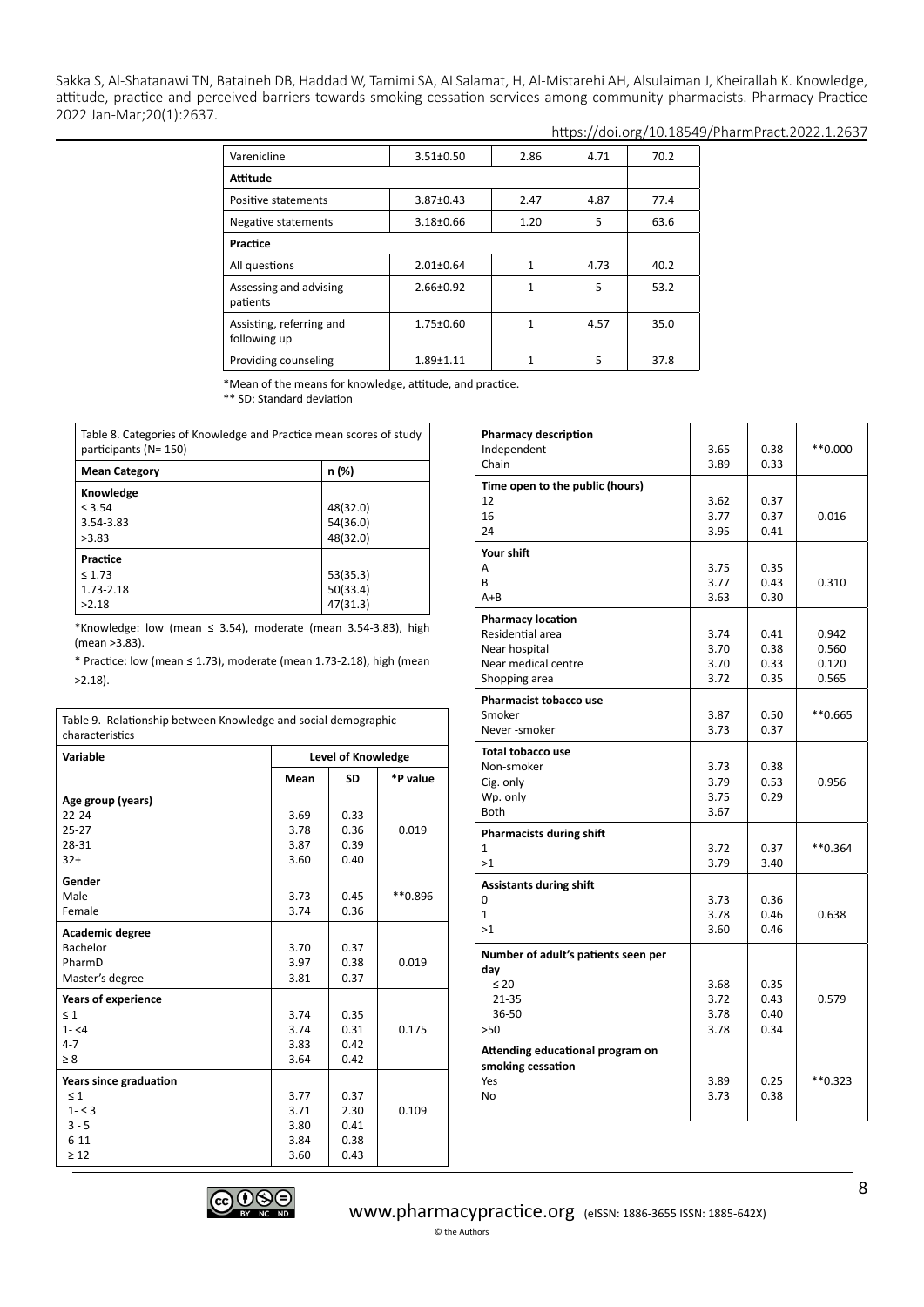| Consumers request support to quit    |      |      |       |
|--------------------------------------|------|------|-------|
| smoking                              |      |      |       |
| Very often                           | 3.68 | 0.36 |       |
| Often                                | 3.99 | 0.55 |       |
| Sometimes                            | 3.80 | 0.32 | 0.084 |
| Rarely                               | 3.70 | 0.37 |       |
| Never                                | 3.64 | 0.38 |       |
| Available smoking cessation products |      |      |       |
| at the pharmacy                      |      |      |       |
| None of them                         | 3.53 | 0.37 |       |
| Gum only                             | 3.69 | 0.35 |       |
| Patch only                           | 3.68 | 0.35 | 0.000 |
| Varenicline only                     | 3.92 | 0.12 |       |
| <b>Gum and Patch</b>                 | 3.94 | 0.45 |       |
| <b>Gum and Varenicline</b>           | 3.91 | 0.31 |       |
| All of them                          | 4.13 | 0.31 |       |

\* ANOVA test

\*\* T-test

Table 10. Relationship between pharmacists' positive attitude and sociodemographic characteristics **Variable Positive attitude statements Mean SD \*P value Age group (years)** 22-24 25-27 28-31 32+ 3.87 3.83 3.80 4.00 3.37 0.43 0.45 0.48 0.228 **Gender** Male Female 3.85 3.88 0.58 0.38 \*\*0.716 **Academic degree** Bachelor PharmD Master's degree 3.86 3.94 3.93 0.45 0.39 0.37 0.729 **Years of experience**  $\leq 1$  $1 - 4$ 4-7 ≥ 8 3.86 3.87 3.81 3.94 0.36 0.35 0.50 0.51 0.672 **Years since graduation**   $\leq 1$  1- ≤ 3 3 - 5 6-11 ≥ 12 3.95 3.75 3.82 3.88 3.99 0.32 0.35 0.57 0.39 0.52 0.171 **Pharmacy description** Independent Chain 3.87 3.87 0.43 0.44 \*\*0.945 **Time open to public (hours)** 12 16 24 3.90 3.86 3.86 0.49 0.41 0.42 0.850 **Your shift**  A B A+B 3.86 3.89 3.86 0.40 0.46 0.50 0.911

| <b>Pharmacy location</b>                |      |      |               |
|-----------------------------------------|------|------|---------------|
| Residential area (yes)                  | 3.79 | 0.44 | 0.037         |
| (no)                                    | 3.94 | 0.42 |               |
| Near hospital (yes)                     | 3.85 | 0.41 | 0.784         |
| Near medical center (yes)               | 3.85 | 0.41 | 0.533         |
| Shopping area (yes)                     | 3.91 | 0.44 | 0.131         |
|                                         |      |      |               |
| <b>Pharmacist tobacco use</b>           |      |      |               |
| Smoker                                  | 4.03 | 0.40 | $*$ $*$ 0.181 |
| Never-smoker                            | 3.86 | 0.71 |               |
| <b>Total tobacco use</b>                |      |      |               |
| Non-smoker                              | 3.86 | 0.38 |               |
| Cig. only                               | 4.09 | 0.70 | 0.144         |
| Wp. only                                | 3.80 | 0.58 |               |
| Both                                    | 3.27 |      |               |
| <b>Pharmacists during shift</b>         |      |      |               |
| 1                                       | 3.87 | 0.47 | ** 0.970      |
| >1                                      | 3.87 | 0.27 |               |
| <b>Assistants during shift</b>          |      |      |               |
| 0                                       | 3.86 | 0.43 |               |
| $\mathbf{1}$                            | 3.91 | 0.51 | 0.749         |
| >1                                      | 3.97 | 0.28 |               |
|                                         |      |      |               |
| Number of adult's patients seen per day |      |      |               |
| $\leq 20$                               | 3.84 | 0.42 |               |
| 21-35                                   | 3.88 | 0.43 | 0.954         |
| 36-50                                   | 3.89 | 0.43 |               |
| >50                                     | 3.88 | 0.49 |               |
| Attending educational program on        |      |      |               |
| smoking cessation                       |      |      |               |
| Yes                                     | 4.09 | 0.30 | $*$ *0.211    |
| No                                      | 3.86 | 0.44 |               |
| Consumers request support to quit       |      |      |               |
| smoking                                 |      |      |               |
| Very often                              | 4.03 | 0.48 |               |
| Often                                   | 4.08 | 0.57 | 0.095         |
| Sometimes                               | 3.85 | 0.29 |               |
| Rarely                                  | 3.89 | 0.43 |               |
| Never                                   | 3.66 | 0.54 |               |
| Available smoking cessation products at |      |      |               |
| the pharmacy                            |      |      |               |
| None of them                            | 3.82 | 0.47 |               |
| Gum only                                | 3.88 | 0.43 |               |
| Patch only                              | 3.67 | 0.53 | 0.954         |
| Varenicline only                        | 3.88 | 0.00 |               |
| <b>Gum and Patch</b>                    | 3.93 | 0.38 |               |
| <b>Gum and Varenicline</b>              | 3.92 | 0.38 |               |
| All of them                             | 3.90 | 0.61 |               |

https://doi.org/10.18549/PharmPract.2022.1.2637

**\***ANOVA test

\*\* T-test

Table 11. Relationship between pharmacists' negative attitude and sociodemographic characteristics

| Variable          | <b>Negative attitude statements</b> |           |          |  |  |
|-------------------|-------------------------------------|-----------|----------|--|--|
|                   | Mean                                | <b>SD</b> | *P value |  |  |
| Age group (years) |                                     |           |          |  |  |
| $22 - 24$         | 3.17                                | 0.79      |          |  |  |
| $25 - 27$         | 3.12                                | 0.53      | 0.826    |  |  |
| 28-31             | 3.26                                | 0.55      |          |  |  |
| $32+$             | 3.19                                | 0.78      |          |  |  |
| Gender            |                                     |           |          |  |  |
| Male              | 3.26                                | 0.78      | **0.385  |  |  |
| Female            | 3.15                                | 0.62      |          |  |  |

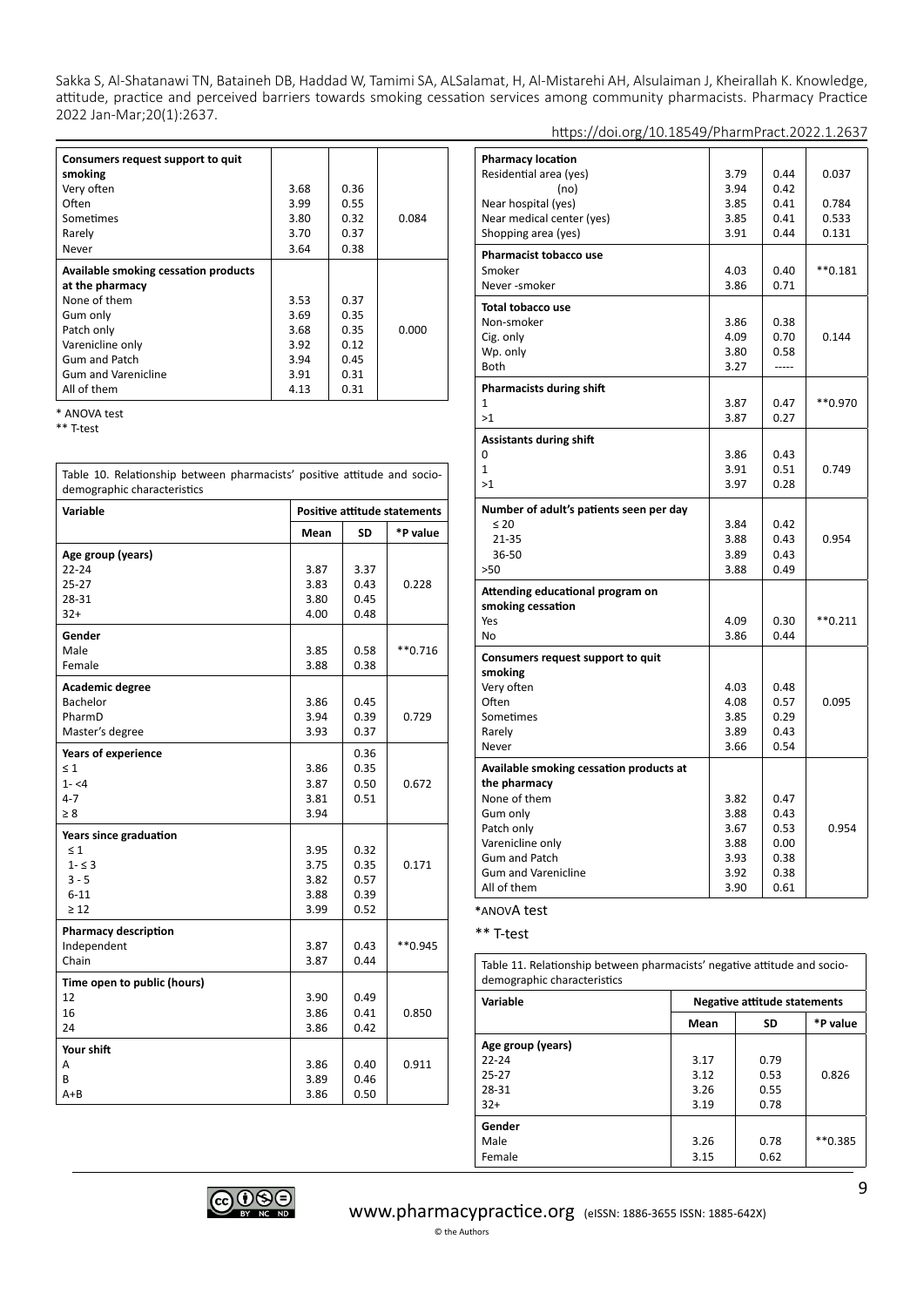| Academic degree                  |      |      |           |
|----------------------------------|------|------|-----------|
| <b>Bachelor</b>                  | 3.21 | 0.66 |           |
| PharmD                           | 3.21 | 0.68 | 0.045     |
| Master's degree                  | 2.57 | 0.47 |           |
| Years of experience              |      |      |           |
| $\leq 1$                         | 3.19 | 0.74 | 0.826     |
| $1 - 4$                          | 3.15 | 0.59 |           |
| $4 - 7$                          | 3.12 | 0.54 |           |
| $\geq 8$                         | 3.25 | 0.79 |           |
| Years since graduation           |      |      |           |
| $\leq 1$                         | 3.21 | 0.80 |           |
| $1 - 53$                         | 3.13 | 0.53 | 0.987     |
| $3 - 5$                          | 3.20 | 0.62 |           |
| $6 - 11$                         | 3.20 | 0.59 |           |
| $\geq 12$                        | 3.10 | 0.80 |           |
| <b>Pharmacy description</b>      |      |      |           |
| Independent                      | 3.10 | 0.70 | **0.057   |
| Chain                            | 3.31 | 0.57 |           |
| Time open to public (hours)      |      |      |           |
| 12                               | 3.14 | 0.74 | 0.870     |
| 16                               | 3.19 | 0.64 |           |
| 24                               | 3.24 | 0.59 |           |
| Your shift                       |      |      |           |
| A                                | 3.19 | 0.65 | 0.416     |
| B                                | 3.24 | 0.69 |           |
| A+B                              | 3.02 | 0.65 |           |
| <b>Pharmacy location</b>         |      |      |           |
| Residential area                 | 3.07 | 0.58 | 0.081     |
| Near hospital                    | 3.19 | 0.78 | 0.860     |
| Near medical center              | 3.13 | 0.61 | 0.365     |
| Shopping area                    | 3.23 | 0.70 | 0.262     |
|                                  |      |      |           |
|                                  |      |      |           |
| Pharmacist tobacco use           |      |      |           |
| Smoker                           | 3.45 | 1.06 | **0.126   |
| Never-smoker                     | 3.15 | 0.61 |           |
| Total tobacco use                |      |      |           |
| Non-smoker                       | 3.11 | 0.59 | 0.005     |
| Cig. only                        | 3.32 | 1.00 |           |
| Wp. only                         | 3.50 | 0.70 |           |
| Both                             | 5.00 | .    |           |
| Pharmacists during shift         |      |      |           |
| 1                                | 3.16 | 0.69 | $**0.604$ |
| >1                               | 3.23 | 0.55 |           |
| <b>Assistants during shift</b>   |      |      |           |
| 0                                | 3.14 | 0.63 | 0.218     |
| 1                                | 3.39 | 0.84 |           |
| >1                               | 3.00 | 0.37 |           |
| Number of adult's patients seen  |      |      |           |
| per day                          | 3.16 | 0.59 |           |
| $\leq 20$                        | 3.32 | 0.67 | 0.260     |
| 21-35                            | 3.03 | 0.73 |           |
| 36-50                            | 3.25 | 0.63 |           |
| >50                              |      |      |           |
| Attending educational program on |      |      |           |
| smoking cessation                | 3.43 | 0.46 | $* *$     |
| Yes                              | 3.17 | 0.67 | 0.336     |
| No                               |      |      |           |

| Consumers request support to quit |      |      |       |
|-----------------------------------|------|------|-------|
| smoking                           | 2.80 | 1.17 |       |
| Very often                        | 2.91 | 0.87 | 0.397 |
| Often                             | 3.15 | 0.59 |       |
| Sometimes                         | 3.22 | 0.66 |       |
| Rarely                            | 3.29 | 0.56 |       |
| Never                             |      |      |       |
|                                   |      |      |       |

| <b>Available smoking cessation</b><br>products at the pharmacy |      |      |       |
|----------------------------------------------------------------|------|------|-------|
| None of them                                                   | 3.12 | 0.66 |       |
| Gum only                                                       | 3.24 | 0.66 |       |
| Patch only                                                     | 3.47 | 1.33 | 0.809 |
| Varenicline only                                               | 3.20 | 0.28 |       |
| <b>Gum and Patch</b>                                           | 3.08 | 0.62 |       |
| <b>Gum and Varenicline</b>                                     | 3.13 | 0.63 |       |
| All of them                                                    | 2.93 | 0.72 |       |

**\***ANOVA test

\*\*T-test

| Table 12. Relationship between pharmacists' practice and social<br>demographic characteristics |                       |           |            |  |
|------------------------------------------------------------------------------------------------|-----------------------|-----------|------------|--|
| Variable                                                                                       | <b>Practice level</b> |           |            |  |
|                                                                                                | Mean                  | <b>SD</b> | *P value   |  |
| Age group (years)                                                                              |                       |           |            |  |
| $22 - 24$                                                                                      | 1.89                  | 0.55      |            |  |
| $25 - 27$                                                                                      | 1.90                  | 0.50      | 0.084      |  |
| 28-31                                                                                          | 2.23                  | 0.64      |            |  |
| $32+$                                                                                          | 2.05                  | 0.83      |            |  |
| Gender                                                                                         |                       |           |            |  |
| Male                                                                                           | 2.06                  | 0.77      | $*$ *0.553 |  |
| Female                                                                                         | 1.99                  | 0.60      |            |  |
| Academic degree                                                                                |                       |           |            |  |
| Bachelor                                                                                       | 2.01                  | 0.66      |            |  |
| PharmD                                                                                         | 1.98                  | 0.53      | 0.973      |  |
| Master's degree                                                                                | 2.03                  | 0.62      |            |  |
| <b>Years of experience</b>                                                                     |                       |           |            |  |
| $\leq 1$                                                                                       | 1.85                  | 0.53      |            |  |
| $1 - 54$                                                                                       | 2.02                  | 0.49      | 0.397      |  |
| $4 - 7$                                                                                        | 2.05                  | 0.64      |            |  |
| $\geq 8$                                                                                       | 2.11                  | 0.85      |            |  |
| Years since graduation                                                                         |                       |           |            |  |
| $\leq 1$                                                                                       | 1.81                  | 0.48      |            |  |
| $1 - 53$                                                                                       | 2.03                  | 0.55      | 0.446      |  |
| $3 - 5$                                                                                        | 2.01                  | 0.72      |            |  |
| $6 - 11$                                                                                       | 2.09                  | 0.54      |            |  |
| $\geq 12$                                                                                      | 2.09                  | 0.88      |            |  |
| <b>Pharmacy description</b>                                                                    |                       |           |            |  |
| Independent                                                                                    | 2.01                  | 0.65      | $*$ *0.921 |  |
| Chain                                                                                          | 2.00                  | 0.63      |            |  |
| Time open to the public (hours)                                                                |                       |           |            |  |
| 12                                                                                             | 2.13                  | 0.82      | 0.173      |  |
| 16                                                                                             | 1.93                  | 0.53      |            |  |
| 24                                                                                             | 2.15                  | 0.56      |            |  |
| Your shift                                                                                     |                       |           |            |  |
| A                                                                                              | 2.02                  | 0.70      |            |  |
| B                                                                                              | 2.01                  | 0.61      | 0.967      |  |
| $A + B$                                                                                        | 1.92                  | 0.50      |            |  |

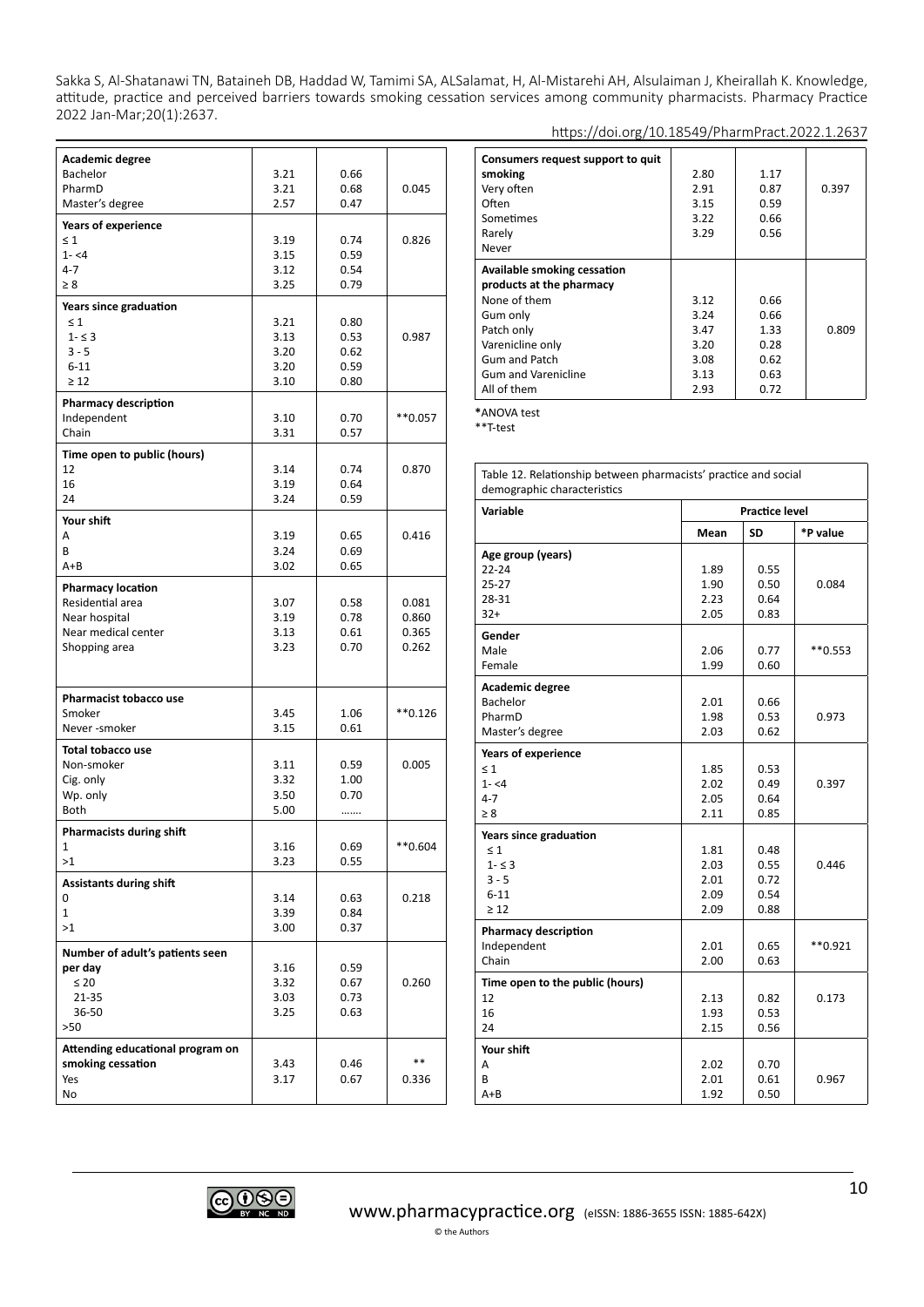| <b>Pharmacy location</b>                    |      |        |            |
|---------------------------------------------|------|--------|------------|
| Residential area (yes)                      | 1.88 | 0.53   | 0.028      |
| (no)                                        | 2.11 | 0.71   |            |
| Near hospital (yes)                         | 1.96 | 0.55   | 0.601      |
| Near medical centre (yes)                   | 1.90 | 0.51   | 0.051      |
| Shopping area (yes)                         | 2.08 | 0.69   | 0.085      |
|                                             |      |        |            |
| <b>Pharmacist tobacco use</b>               |      |        |            |
| Smoker                                      | 2.17 | 0.61   | ** 0.350   |
| Never-smoker                                | 1.99 | 0.95   |            |
| <b>Total tobacco use</b>                    |      |        |            |
| Non-smoker                                  | 2.61 | 0.60   |            |
| Cigarettes only                             | 2.25 | 0.94   | 0.210      |
| Waterpipe only                              | 1.82 | 0.622  |            |
| Both                                        | 1.18 | ------ |            |
| Pharmacists during shift                    |      |        |            |
| $\mathbf{1}$                                | 1.97 | 0.62   | $*$ *0.237 |
| >1                                          | 2.12 | 0.69   |            |
|                                             |      |        |            |
| <b>Assistants during shift</b>              |      |        |            |
| 0                                           | 1.93 | 0.54   | 0.001      |
| $\mathbf{1}$                                | 2.46 | 0.93   |            |
| >1                                          | 1.87 | 0.57   |            |
| Number of adult's patients seen per         |      |        |            |
| day                                         |      |        |            |
| $\leq 20$                                   | 2.11 | 0.76   |            |
| $21 - 35$                                   | 1.97 | 0.70   | 0.081      |
| 36-50                                       | 2.11 | 0.56   |            |
| >50                                         | 1.77 | 0.40   |            |
|                                             |      |        |            |
| Attending educational program on            |      |        |            |
| smoking cessation                           | 2.24 | 0.68   | $*$ *0.363 |
| Yes                                         | 2.00 | 0.64   |            |
| No                                          |      |        |            |
| Consumers request support to quit           |      |        |            |
| smoking                                     | 3.07 | 1.04   |            |
| Very often                                  | 2.07 | 0.61   | 0.001      |
| Often                                       | 2.15 | 0.53   |            |
| Sometimes                                   | 1.95 | 0.63   |            |
| Rarely                                      | 1.71 | 0.56   |            |
| Never                                       |      |        |            |
| <b>Available smoking cessation products</b> |      |        |            |
| at the pharmacy                             |      |        |            |
| None of them                                | 1.71 | 0.50   |            |
| Gum only                                    | 2.06 | 0.66   |            |
| Patch only                                  | 2.15 | 0.92   | 0.054      |
| Varenicline only                            | 2.09 | 1.16   |            |
| <b>Gum and Patch</b>                        | 2.41 | 0.96   |            |
| <b>Gum and Varenicline</b>                  | 2.09 | 0.45   |            |
| All of them                                 | 1.83 | 0.46   |            |
|                                             |      |        |            |

\*ANOVA test

\*\*T-test

# **Relationship between pharmacists' attitude and sociodemographic characteristics**

A significant association was identified between attitude towards the provision of SC services and pharmacists' academic degree and their total tobacco consumption (p=0.045 and 0.005, respectively). Pharmacy's location in a residential area was significantly associated with their pharmacists' positive attitude toward SC activities (p=0.037) (Table 10).

Pharmacists with bachelor or Pharm D degrees showed more of a negative attitude with regard to delivering SC services.



| Table 13. Relationship between pharmacists' mean of knowledge, attitude<br>and practice of smoking cessation activities |                      |                                        |                                        |                        |  |
|-------------------------------------------------------------------------------------------------------------------------|----------------------|----------------------------------------|----------------------------------------|------------------------|--|
| Parameter                                                                                                               | Mean of<br>Knowledge | Mean of<br><b>Positive</b><br>attitude | Mean of<br><b>Negative</b><br>attitude | Mean<br>οf<br>Practice |  |
| <b>Mean of Knowledge</b><br>Pearson correlation<br>p-value                                                              | 1                    | 0.341<br>0.000                         | 0.072<br>0.379                         | 0.197<br>0.016         |  |
| <b>Mean of Positive</b><br>attitude<br>Pearson correlation<br>p-value                                                   | 0.341<br>0.000       | $\mathbf{1}$                           | $-0.141$<br>0.086                      | 0.407<br>0.000         |  |
| <b>Mean of Negative</b><br>attitude<br>Pearson correlation<br>p-value                                                   | 0.072<br>0.379       | $-0.141$<br>0.086                      | 1                                      | $-0.041$<br>0.614      |  |
| <b>Mean of Practice</b><br>Person correlation<br>p-value                                                                | 0.197<br>0.016       | 0.407<br>0.000                         | $-0.041$<br>0.614                      | 1                      |  |

Moreover, pharmacists' who smoke tobacco or waterpipes showed a negative attitude toward the provision of SC services (Table 11).

# **Relationship between pharmacists' practice and social demographic characteristics**

There is a significant association between pharmacists' practice of SC services and the number of assistants per shift, pharmacy location and the frequency of consumers' requesting support to quit smoking (p < 0.05). Pharmacists who have one or more assistants helping them during the shift showed more SC practice compared to those who were working solely (p=0.001). Also, the number of people who seek support to quit smoking was significantly associated with those practices where more SC services by offered by pharmacists (p=0.001) (Table 12).

# **Relationship between pharmacists' mean of knowledge, attitude and practice of SC activities**

Analysis of data using Pearson' correlation co-efficient showed a statistically significant relationship between the knowledge scores and both positive attitude and practice scores (p < 0.05).

As the mean knowledge increases, the mean positive attitude towards SC services significantly increases. However, the mean negative attitude does not significantly change. As the mean positive attitude increases, the mean practice significantly increases. Changes in mean negative attitude were not associated with changes in knowledge, positive attitude or with practice (Table 13).

# **DISCUSSION**

Jordan is heavily burdened with tobacco use in comparison to the rest of the Eastern Mediterranean Region as well as other parts of the world.<sup>35</sup> Smoking and tobacco use prevalence in Jordan exceeds 70% among adult males and 34% of boys (ages 13-15).1,36 Waterpipe smoking has become popular among young people as a previous survey of students from four universities in Jordan showed that waterpipe smoking was as

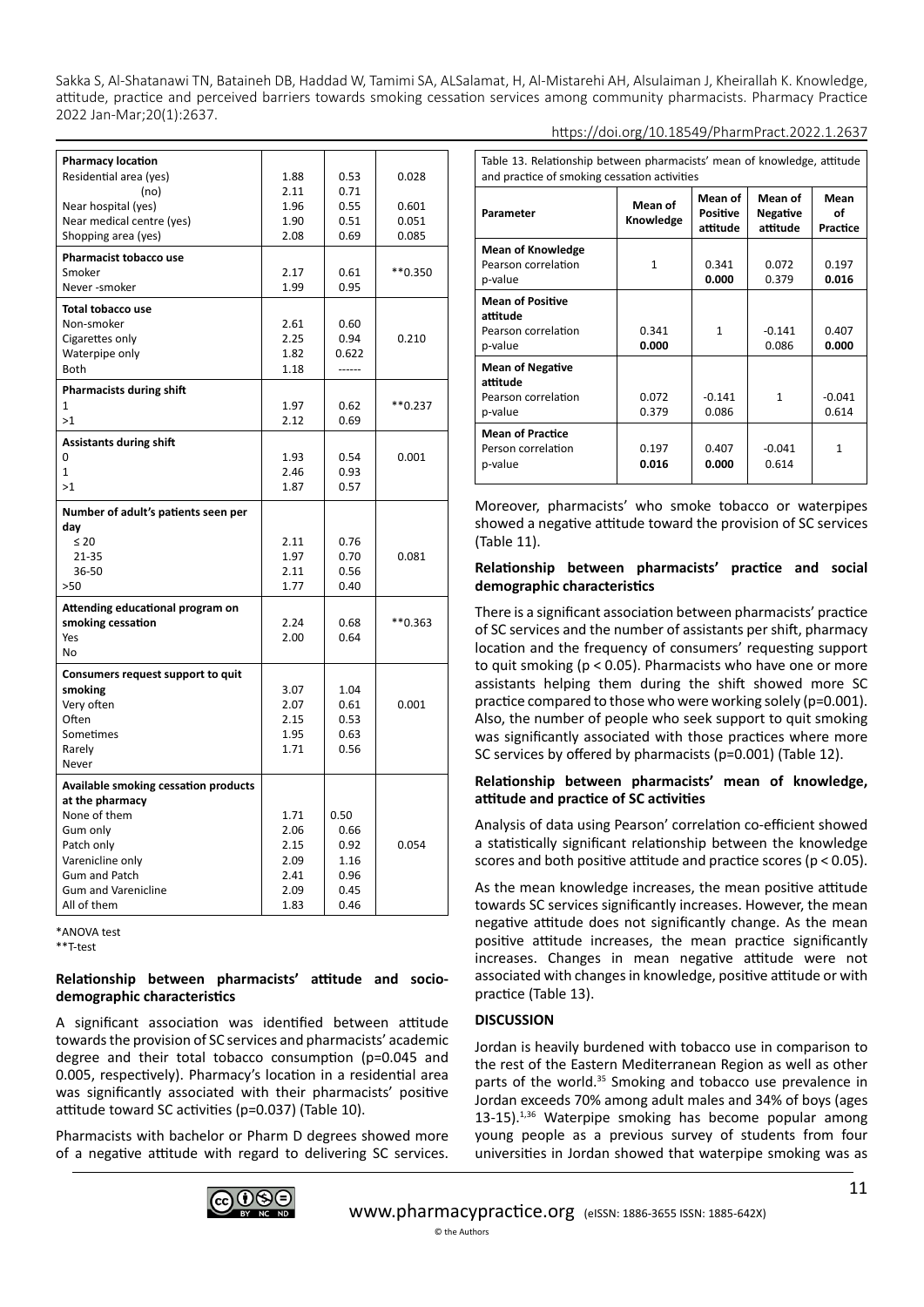prevalent as cigarette smoking (30% and 56% respectively).<sup>37</sup>

https://doi.org/10.18549/PharmPract.2022.1.2637

These findings emphasize the lack of awareness of the negative consequences of tobacco and waterpipe smoking and illustrate the need to reach the public to be educated regarding the growing recognized health risks of tobacco smoking and the benefits of quitting.

Community pharmacists are in a unique position to reach out to the public due to their accessibility and the availability of SC products over the counter in pharmacies. Therefore, community pharmacists can play an essential role in the provision of SC services. Engaging community pharmacists in the SC process has been described in the literature.<sup>22</sup> Better smoking abstinence was previously reported by providing SC services that included one to one counselling or within-group sessions.<sup>38</sup>

In Jordan, data on the role of pharmacists in SC counselling, factors associated with these practices and barriers that hinder the delivery of these services are lacking. $39$  In an attempt to address this and to increase community pharmacists' engagement in SC services and identify factors contributing to their involvement we conducted this study.

Looking into the pharmacists' knowledge of SC products, showed that almost one-third of pharmacists in our study had moderate knowledge of SC products in terms of use, available doses, side effects and contraindications. A study conducted in Malaysia showed around 45% of pharmacists had moderate knowledge in the treatment of tobacco dependence where the majority of participants responded correctly to items related to the use of NRTs with nicotine gums and patches.<sup>32</sup> In Poland, pharmacists' knowledge in selecting the proper dose and formulation of NRTs was assessed. They found only 2.7% of pharmacists correctly identified all four important elements in selecting the appropriate form of NRT.<sup>40</sup> However, in Australia, a study showed a clear gap in knowledge levels of Australian pharmacists, particularly in clinical expertise areas involving assessment of nicotine dependence, indications, dosages, adverse effects, contraindications, drug interactions and combinations of available pharmaceutical therapies.<sup>41</sup> Clearly, pharmacists' knowledge of SC therapies and methods needs real improvement. Moreover, pharmacists may have the knowledge and training needed for delivering medicationbased SC recommendations, but their lack of knowledge of recent clinical guidelines may interfere with the effectiveness of their SC counselling.<sup>42</sup> A possible explanation for the low knowledge of pharmacists in SC services is that the topic of SC services is not introduced properly in their pharmacy schools' curricula.

 A survey conducted in the USA found that there was insufficient time allocation and training materials for SC education among pharmacy graduates.43 Also, there was not enough data about the depth and the scope of the content of smoking cessation in the Australian pharmacy curricula. $38$  Pharmacy students enrolled in a survey in Poland reported that tobacco-related topics discussed as part of their curricula focus more on the "science" of tobacco and smoking relevant consequences rather than emphasizing the practical aspects of treating tobacco dependence.<sup>40</sup>

These findings emphasize the importance of continuous pharmacists' education and training in terms of SC services. Pharmacists' training has been shown to have a positive impact on their knowledge of SC services, confidence in delivering interventions, and intention to provide patients with proper counselling.44-46 Also, knowledge and confidence (self-efficacy) in patients' counselling among pharmacists has significantly increased upon enrolment in a SC continuing professional education program. The program that was held in Wisconsin, USA, has proven its efficacy in enhancing pharmacists' knowledge as well as their confidence in the provision of SC counselling.47

In this study, pharmacists' knowledge of SC products was significantly associated with age, academic degree, pharmacy description, the opening time of pharmacy to the public, and availability of SC products in pharmacy. Pharmacists aged between 28 and 31 years appeared more knowledgeable of SC products. This can be attributed to the pharmacist increased knowledge through practical experience during long years of work. Fresh graduates and younger pharmacists may have not received enough education and training on this topic. This is in line with those found in previous research from elsewhere.<sup>48,49</sup>

PharmDs graduates were found to be more knowledgeable about SC products. PharmD graduates who completed 6 years of undergraduate course compared to pharmacists who complete 5 years one. In the sixth year of PharmD program students spend practical time in community and hospital pharmacies as well as rotations via different medical specialities. This exposes PharmD graduates to various clinical fields including SC products unlike pharmacy graduates.<sup>50</sup>

In this study, pharmacists who work in pharmacy chains showed better knowledge of SC products. In Jordan, major pharmacy chains embrace pharmaceutical care and are eager to update their employers through continuing training programs which can explain the chains' pharmacists' superior knowledge.<sup>50</sup> Furthermore, pharmacists who work in pharmacies open 24 hours to the public may encounter more variety of customers that explain their better knowledge of different products.

Nicotine gums and nicotine patches were the commonest SC products available at pharmacies. This can explain the better pharmacists' knowledge of these products. Also, pharmacists might be asked more frequently about gums and patches because they are less expensive compared to Varenicline (Champix) which make them more affordable.

The attitudes of our respondents toward SC services were encouraging since the majority showed an overall positive attitude (mean score=3.87). 80% of pharmacists agreed/ strongly agreed that pharmacists have a responsibility to advise patients on quitting smoking and should receive the relevant training to help them assist patients who intend to quit smoking. These findings are comparable to those found among health care providers in China where 88% of participants agreed/strongly agreed that health care providers should be involved in tobacco control.<sup>51</sup> Other studies reported

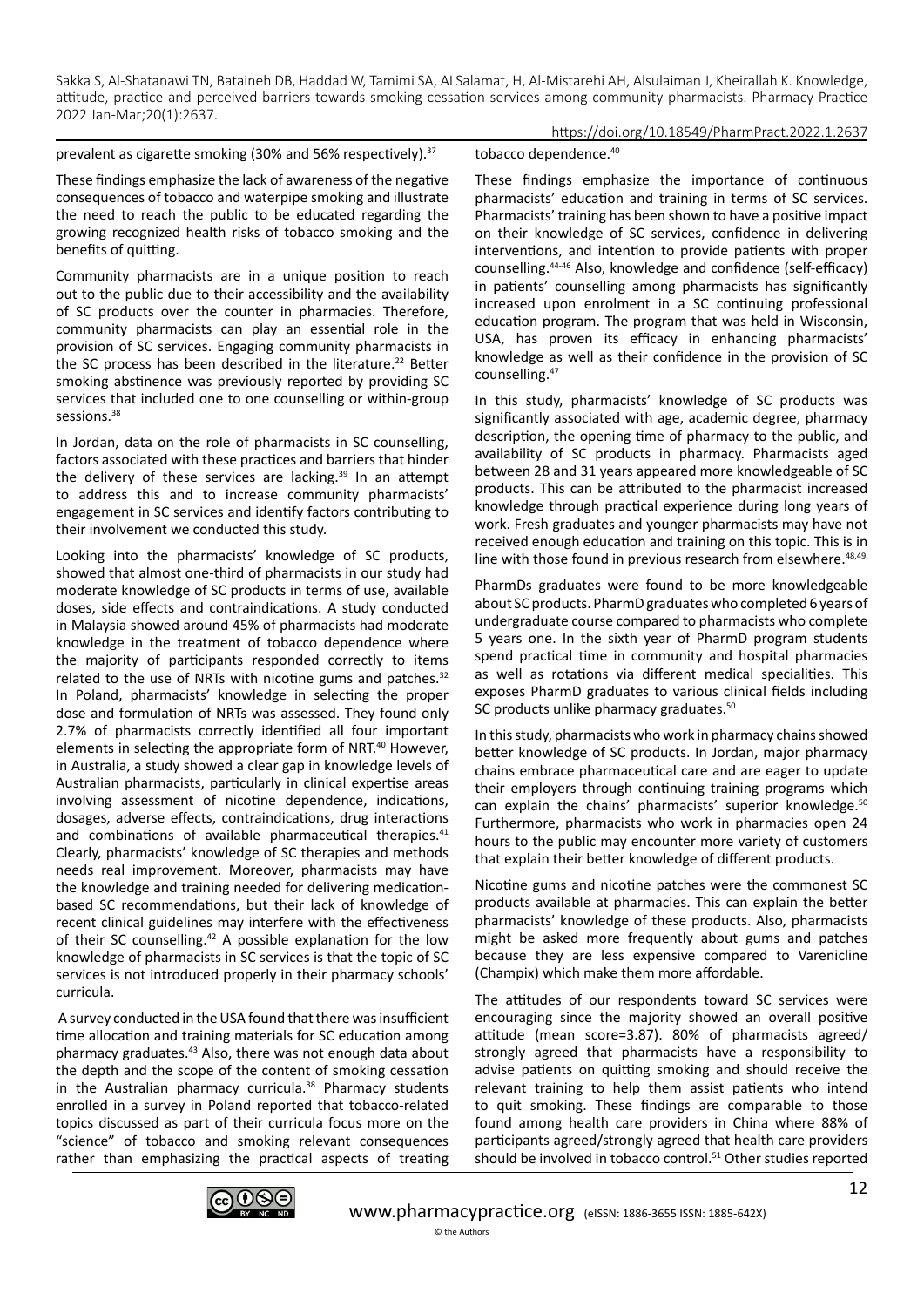#### https://doi.org/10.18549/PharmPract.2022.1.2637

that pharmacists were in favour of being responsible to provide SC services and showed a positive attitude towards their role in SC role as healthcare providers. 38,52

More than half of our pharmacists showed confidence in providing patients with SC counselling effectively. This finding is similar to surveys of community pharmacists in Poland, Thailand and the United States. 34,40,43

In Jordan, it has been previously been reported that 46.7% of Jordanian physicians were smokers and a high percentage (81%) of them smoked in front of their patients.<sup>53,54</sup> Several studies had highlighted that patients are more successfully willing to quit smoking if their healthcare providers are nonsmokers, it is important to assess attitudes and smoking habits of medical professionals due to their essential role in the SC process as advisers and behavioural models for their patients.55

Several SC guidelines recommend that healthcare professionals identify and record their patients' smoking status.<sup>56-58</sup> The identification of patients' smoking status is vital in the provision of SC counselling since it determines whether a smoker needs any SC interventions.57,59 However, only 24.6% of our pharmacists stated that they always/ usually ask about their patients' smoking status and therefore, a large number of smoking patients may remain unidentified. In Nigeria, only 49.6% of pharmacists had ever inquired about patients' smoking status.<sup>60</sup> Similar findings were reported in Montana, USA.<sup>61</sup> In contrast, in Poland, the majority (86%) of community pharmacists inquired about their patients' smoking status of their patients.40 The pharmacists' failure to routinely establish and document their patient's smoking status contributes to being missed opportunities in the provision of SC interventions by the community pharmacies in Jordan.

Furthermore, despite the identification of patients who smoke, some may still not receive any advice to quit as suggested by pharmacists (34%) who stated that they seldom/never routinely advise their patients to quit smoking. The mean score of practice was also low (2.01). Comparable results were reported in Texas, USA, where low levels of pharmacist involvement in SC was observed.26 Pharmacists' low level of knowledge, skills and confidence may contribute to the sub-optimal practice in providing counselling to patients to quit smoking. This emphasizes the importance of continuing education training programs for community pharmacists which can enhance their practices in the counselling and advising of patients with their smoking cessation process.

 These findings were different to those found in Malaysia where only 8.3% of pharmacists rarely/never advise their patients.<sup>32</sup> Also, in Poland, where the majority of pharmacists showed significant involvement in SC services through providing both counselling and dispensing of NRTs to their patients.40

The presence of one assistant during the work shift appeared to enhance pharmacists' practice by overcoming time barriers by helping identify and recording patients' smoking status while collecting other relevant patient information needed for the prescription dispensing process.<sup>22</sup>

Pharmacists working in residential areas appeared to have



Most of our pharmacists perceived insufficient training, inadequate knowledge about drug therapy for SC and the lack of information materials on SC as the main barriers to the provision of SC interventions. This is supported by the fact that 96% of pharmacists surveyed had never received any formal training regarding SC. Similar results were observed in Nigeria and Malaysia and USA.<sup>32,60,61</sup>

Training of health care providers on SC has been found to improve health care providers' level of knowledge, confidence, and practices of SC services.<sup>62</sup> However, almost three-quarters of pharmacists in our study agreed/strongly agreed on patients' unwillingness to quit smoking may affect their attitudes toward providing SC counselling negatively. This is to a national survey of US professionals and health care providers who were less likely to advise patients who are unwilling in receiving SC counselling.<sup>63</sup>

The Lack of reimbursement may contribute to some of our pharmacists' negative attitudes in providing SC services. Around 70% of pharmacists agreed/strongly agreed that there is not sufficient economic reward for pharmacists in advising about quitting smoking. Similar findings were reported from Nigeria.<sup>60</sup> This highlight the importance of reimbursement of healthcare providers for the delivery of effective SC services and the inclusion of these services in their duties.

In our study, the pharmacy location was highly correlated with the pharmacists' positive attitude toward SC activities (p value< 0.05). Pharmacists working in pharmacies located in residential areas showed a more positive attitude toward these services. Surprisingly, pharmacists' negative attitude levels toward SC services, was associated with their academic degree. Furthermore, negative attitudes were highly associated with those pharmacists who smoke both cigarettes and waterpipes (p<0.05). This is not surprising, since pharmacist who smokes will find difficulty to advise and convince patients to quit smoking. It was previously reported that non-smokers pharmacists showed more positive attitudes toward SC services.<sup>38</sup>

The lack of cessation programs and support from organizations concerned with SC were also perceived as barriers by pharmacists. It was previously reported by a study in Jordan that many people were unaware of SC clinics and only 2.4% of smokers had ever utilized them.<sup>64</sup> This lack of knowledge of these facilities could be due to the existence of only 2 clinics in the capital and unfortunately lacks sufficient funding.<sup>64</sup>

The lack of patients' demand was also perceived by pharmacists as a main barrier in providing counselling. This is consistent with what was found in Malaysia where the majority of pharmacists (71.8%) perceived lack of patient demand as a limiting factor for cessation activities in community pharmacy.32 The lack of patients' awareness that pharmacists provide SC counselling

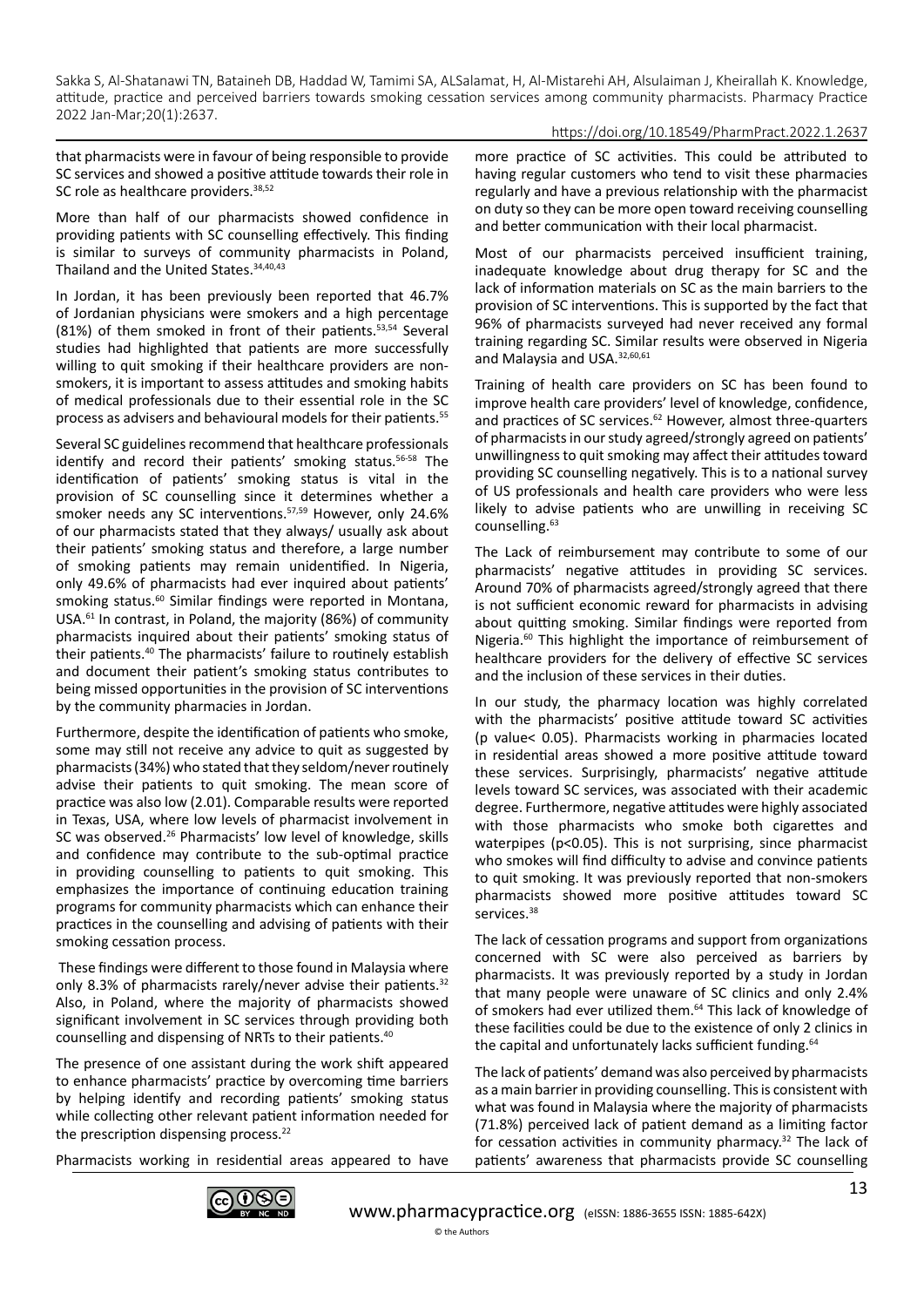https://doi.org/10.18549/PharmPract.2022.1.2637

along their traditional dispensing activities may explain the lack of patient demand.<sup>22</sup> In the United Kingdom (UK), the integration of community pharmacy services and public health programs has facilitated a 44% engagement of community pharmacists in providing smoking SC services.<sup>65</sup>

 The lack of reimbursement was reported as the main barrier perceived by community pharmacists.31,60 In Canada for instance, pharmacists agreed that pharmacists get a little economic incentive to advise patients to quit smoking. $31$ 

All previously mentioned barriers should be addressed in a national program aiming to increase pharmacists' contribution and involvement in SC activities.

# **LIMITATIONS OF THE STUDY**

The study sample was small and focused on community pharmacists in a provisional city and cannot be generalized to all pharmacists in the country. Knowledge of SC was also limited to medication-related information, as the study did not assess knowledge of behavioural elements of tobacco dependence counselling. The study tool used to collect data is not standardized. The survey did not include an assessment for other tobacco consumption such as waterpipe cessation.

# **CONCLUSION**

Our study showed a moderate level of knowledge regarding SC products. Overall, pharmacists showed a positive attitude toward providing SC services. The practice of pharmacists involving SC services appeared to be low. The lack of educational materials, low patients' demand, pharmacist knowledge deficits, the need for more training of pharmacists, lack of financial incentive for pharmacists and the lack of SC programs have been identified as barriers that hinder the provisions of SC services.

# **RECOMMENDATIONS**

To address the training needs for community pharmacists on SC intervention methods and techniques in addition to nicotine dependence and withdrawal symptoms, the Association of Pharmacists along with the Ministry of Health and in conjunction with educational institutions should develop and implement a pre and post service standard curriculum for pharmacists' training in this regard. National guidelines for tobacco dependence, documentation and treatment should be developed, implemented and monitored by the Ministry of health and other health management teams. A system of reimbursement of pharmacists for delivering effective SC interventions should be developed and implemented to encourage more engagement of pharmacists in the process of SC.SC clinics and facilities should be expanded and integrated with community pharmacies, or a close liaison established between them. Future studies should consider pharmacists who work in world health organizations (WHO), universities and government sectors. Also, compare the level of knowledge, attitude, practice and perceived barriers between them and pharmacists who work in community pharmacies. We should focus more on the relation between knowledge, attitude, practice, and perceived barriers in waterpipe smokers and include them in any smoking SC program. The integration of community pharmacy services and public health programs will facilitate the engagement of community pharmacists in providing smoking SC services.

# **FUNDING**

No financial assistance, or grant was received in conducting this study

# **CONFLICTS OF INTEREST**

The authors declare that the research was conducted in the absence of any financial link or support from any party that may constitute a conflicts of interest.

# **References**

- 1. World Health O. WHO report on the global tobacco epidemic, 2017: monitoring tobacco use and prevention policies: World Health Organization. 2017.
- 2. Sotiropoulos A, Gikas A, Spanou E, et al. Smoking habits and associated factors among Greek physicians. Public health. 2007;121(5):333-340.<https://doi.org/10.1016/j.puhe.2006.10.013>
- 3. World Health O. WHO report on the global tobacco epidemic, 2009: implementing smoke-free environments: Geneva: World Health Organization. 2009.
- 4. Kheirallah KA, Veeranki SP, Alzyoud S, et al. Collision of waterpipe and cigarette smoking epidemics among youth in Arab countries. Journal of Substance Use. 2016;21(5):530-536.
- 5. Kheirallah KA, Alsulaiman JW, Al-Sakran Mohammad H, et al. Waterpipe tobacco smoking among Arab youth; a cross-country study. Ethnicity & disease. 2016;26(1):107. <https://doi.org/10.18865/ed.26.1.107>
- 6. Salloum RG, Nakkash R, Abu-Rmeileh NME, et al. Individual-level determinants of waterpipe smoking demand in four Eastern-Mediterranean countries. Health promotion international. 2019;34(6):1157-1166.<https://doi.org/10.1093/heapro/day084> 7. High Health C. The National Strategy for Health Sector in Jordan 2015-2019. 2017.
- 8. Region EM. Framework for health information systems and core indicators for monitoring health situation and health system performance. Geneva (Switzerland): World Health Organization. 2016.
- 9. Riley RF. The development and implementation of secondary prevention measures for coronary artery disease. 2013.
- 10. Peto R, Darby S, Deo H, et al. Smoking, smoking cessation, and lung cancer in the UK since 1950: combination of national statistics with two case-control studies. Bmj. 2000;321(7257):323-329. <https://doi.org/10.1136/bmj.321.7257.323>
- 11. Fiore MC, Bailey WC, Cohen SJ, et al. Smoking cessation: clinical practice guideline no. 18. 1996.



<sup>©</sup> the Authors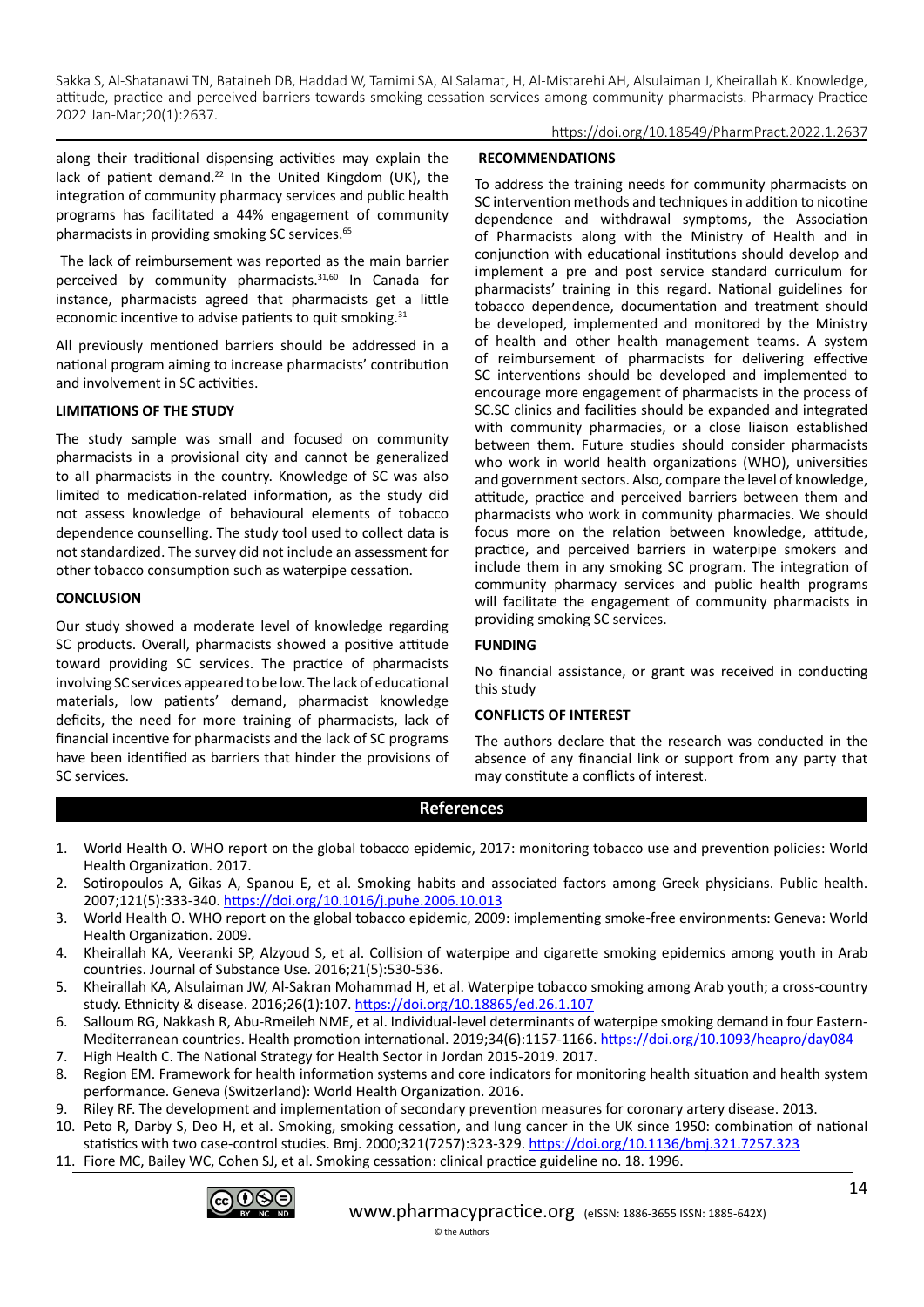## https://doi.org/10.18549/PharmPract.2022.1.2637

- 12. Centers for Disease C, Prevention. Best practices for comprehensive tobacco control programs-2007. Atlanta: US Department of Health and Human Services, Centers for Disease Control and Prevention, National Center for Chronic Disease Prevention and Health Promotion, Office on Smoking and Health. 2007:1-11.
- 13. Terres W, Becker P, Rosenberg A. Changes in cardiovascular risk profile during the cessation of smoking. The American journal of medicine. 1994;97(3):242-249.
- 14. Dhhs US. The health consequences of smoking: nicotine addiction. A report of the Surgeon General. Atlanta (GA): US Department of Health and Human Services. Public Health Service, Centers for Disease Control, Center for Chronic Disease Prevention and Health Promotion, Office of Smoking and Health. DHHS Publication No.(PHS)(CDC) 88-8406. 1988.
- 15. Hughes JR, Keely J, Naud S. Shape of the relapse curve and long‐term abstinence among untreated smokers. Addiction. 2004;99(1):29-38.<https://doi.org/10.1111/j.1360-0443.2004.00540.x>
- 16. Fiore MC, Jaén CR. A clinical blueprint to accelerate the elimination of tobacco use. Jama. 2008;299(17):2083-2085. [https://](https://doi.org/10.1001/jama.299.17.2083) [doi.org/10.1001/jama.299.17.2083](https://doi.org/10.1001/jama.299.17.2083)
- 17. Tobacco TCPGT. A clinical practice guideline for treating tobacco use and dependence: 2008 update: a US public health service report. American journal of preventive medicine. 2008;35(2):158-176. <https://doi.org/10.1016/j.amepre.2008.04.009>
- 18. Fiore MC. Treating tobacco use and dependence-Clinical practice guideline. http://www surgeongeneral gov/tobacco/. 2000.
- 19. Lancaster T, Stead L, Silagy C, et al. Effectiveness of interventions to help people stop smoking: findings from the Cochrane Library. Bmj. 2000;321(Suppl S3).
- 20. Group TGC. Tobacco use and cessation counselling: Global health professionals survey pilot study, 10 countries, 2005. Tobacco control. 2006;15(Suppl 2):ii31.
- 21. Babb VJ, Babb J. Pharmacist involvement in healthy people 2010. Journal of the American Pharmaceutical Association (1996). 2003;43(1):56-60.<https://doi.org/10.1331/10865800360467051>
- 22. Aquilino ML, Farris KB, Zillich AJ, et al. Smoking‐cessation services in Iowa community pharmacies. Pharmacotherapy: The Journal of Human Pharmacology and Drug Therapy. 2003;23(5):666-673. <https://doi.org/10.1592/phco.23.5.666.32192>
- 23. Sinclair HK, Silcock J, Bond CM, et al. The cost-effectiveness of intensive pharmaceutical intervention in assisting people to stop smoking. International Journal of Pharmacy Practice. 1999;7(2):107-112.
- 24. Zillich AJ, Ryan M, Adams A, et al. Effectiveness of a pharmacist‐based smoking‐cessation program and its impact on quality of life. Pharmacotherapy: The Journal of Human Pharmacology and Drug Therapy. 2002;22(6):759-765. [https://doi.org/10.1592/](https://doi.org/10.1592/phco.22.9.759.34073) [phco.22.9.759.34073](https://doi.org/10.1592/phco.22.9.759.34073)
- 25. Hudmon KS, Hemberger KK, Corelli RL, et al. The pharmacist's role in smoking cessation counseling: perceptions of users of nonprescription nicotine replacement therapy. Journal of the American Pharmacists Association. 2003;43(5):573-582. [https://](https://doi.org/10.1331/154434503322452201) [doi.org/10.1331/154434503322452201](https://doi.org/10.1331/154434503322452201)
- 26. Couchenour RL, Denham AZ, Simpson KN, et al. Smoking cessation activities in South Carolina community pharmacies. Journal of the American Pharmaceutical Association (1996). 2000;40(6):828-831. [https://doi.org/10.1016/s1086-5802\(16\)31130-5](https://doi.org/10.1016/s1086-5802(16)31130-5)
- 27. Margolis JA, Meshack AF, McAlister AL, et al. Smoking cessation activities by pharmacists in East Texas. Journal of the American Pharmaceutical Association. 2002;42(3):508-509.<https://doi.org/10.1331/108658002763316941>
- 28. Chang J-C, Lee Y-Y, Kuo L-N, et al. Knowledge, attitudes, and behavior toward smoking cessation among hospital pharmacists in Taiwan. Journal of Experimental & Clinical Medicine. 2012;4(4):249-254.
- 29. Ashley MJ, Brewster JM, Victor JC. Pharmacists' smoking cessation practices: relationship to their knowledge and skills, attitudes, and perceptions of roles. Journal of the American Pharmacists Association. 2006;46(6):729-737. [https://doi.](https://doi.org/10.1331/1544-3191.46.6.729.ashley) [org/10.1331/1544-3191.46.6.729.ashley](https://doi.org/10.1331/1544-3191.46.6.729.ashley)
- 30. El Hajj MS, Al Nakeeb RR, Al-Qudah RaA. Smoking cessation counseling in Qatar: community pharmacists' attitudes, role perceptions and practices. International journal of clinical pharmacy. 2012;34(4):667-676. [https://doi.org/10.1007/s11096-](https://doi.org/10.1007/s11096-012-9663-x) [012-9663-x](https://doi.org/10.1007/s11096-012-9663-x)
- 31. Ashley MJ, Victor JC, Brewster J. Pharmacists' attitudes, role perceptions and interventions regarding smoking cessation: findings from four Canadian provinces. Chronic Dis Can. 2007;28(1-2):20-28.
- 32. Taha NA, Guat Tee O. Tobacco cessation through community pharmacies: Knowledge, attitudes, practices and perceived barriers among pharmacists in Penang. Health Education Journal. 2015;74(6):681-690.
- 33. Thananithisak C, Nimpitakpong P, Chaiyakunapruk N. Activities and perceptions of pharmacists providing tobacco control services in community pharmacy in Thailand. Nicotine & Tobacco Research. 2008;10(5):921-925. [https://doi.](https://doi.org/10.1080/14622200802027115) [org/10.1080/14622200802027115](https://doi.org/10.1080/14622200802027115)
- 34. Williams DM, Newsom JF, Brock TP. An evaluation of smoking cessation-related activities by pharmacists. Journal of the American Pharmaceutical Association (1996). 2000;40(3):366-370. [https://doi.org/10.1016/s1086-5802\(16\)31084-1](https://doi.org/10.1016/s1086-5802(16)31084-1)
- 35. Bader RK, Shihab RA, Al-Rimawi DH, et al. Informing tobacco control policy in Jordan: assessing the effectiveness of pictorial warning labels on cigarette packs. BMC public health. 2018;18(1):1-7. <https://doi.org/10.1186/s12889-017-4642-8>
- 36. World Health O. Global Youth Tobacco Survey Country Fact Sheets-Jordan 2009. 2012. [http://www.emro.who.int/images/](http://www.emro.who.int/images/stories/tfi/documents/GYTS_FS_JOR_2009.pdf?ua=1) [stories/tfi/documents/GYTS\\_FS\\_JOR\\_2009.pdf?ua=1](http://www.emro.who.int/images/stories/tfi/documents/GYTS_FS_JOR_2009.pdf?ua=1)
- 37. Khabour OF, Alzoubi KH, Eissenberg T, et al. Waterpipe tobacco and cigarette smoking among university students in Jordan. The International Journal of Tuberculosis and Lung Disease. 2012;16(7):986-992.<https://doi.org/10.5588/ijtld.11.0764>

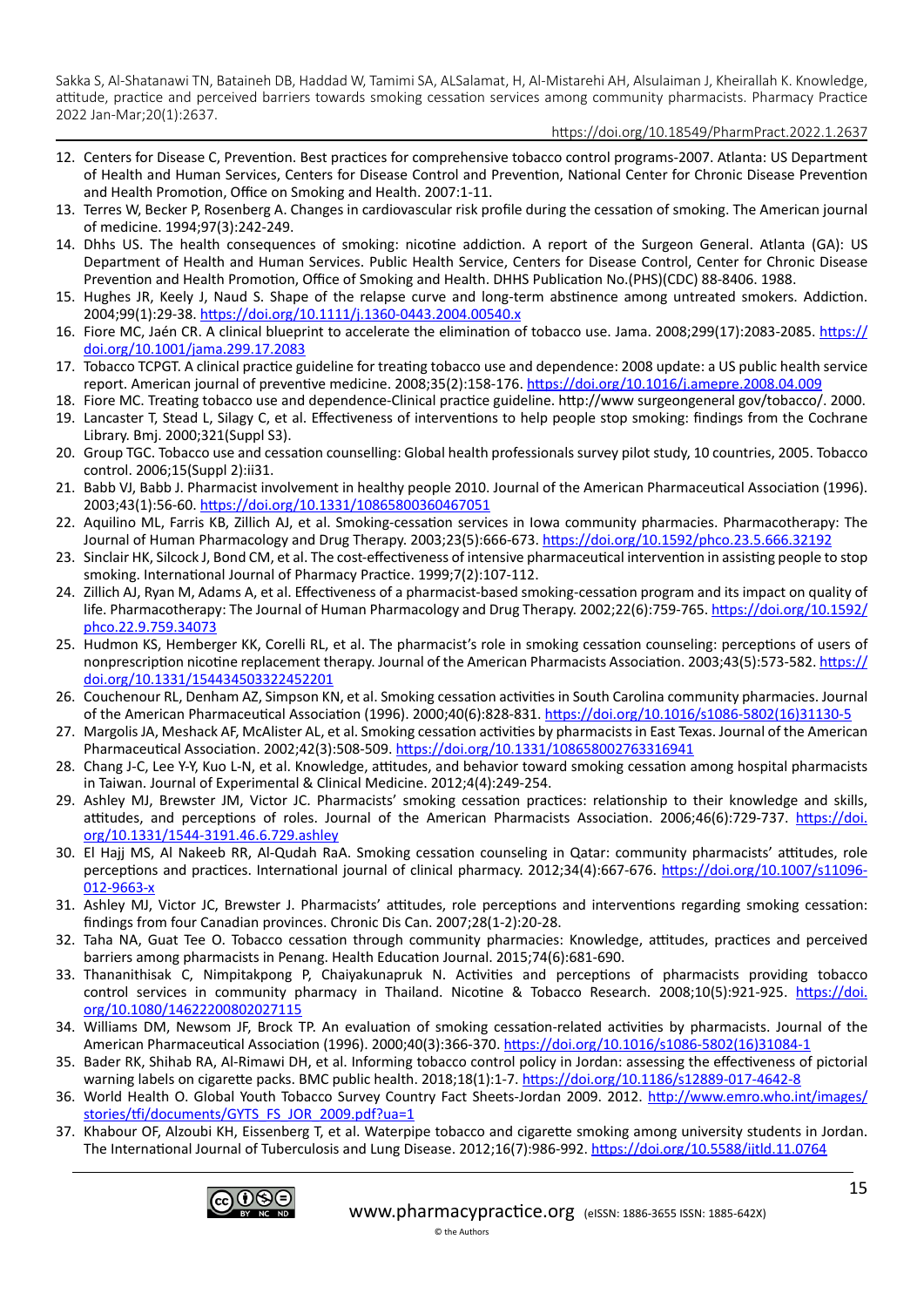https://doi.org/10.18549/PharmPract.2022.1.2637

- 38. Saba M, Diep J, Saini B, et al. Meta‐analysis of the effectiveness of smoking cessation interventions in community pharmacy. Journal of clinical pharmacy and therapeutics. 2014;39(3):240-247.<https://doi.org/10.1111/jcpt.12131>
- 39. Nazer LH, Tuffaha H. Health care and pharmacy practice in Jordan. The Canadian journal of hospital pharmacy. 2017;70(2):150.
- 40. Goniewicz ML, Lingas EO, Czogala J, et al. The role of pharmacists in smoking cessation in Poland. Evaluation & the health professions. 2010;33(1):81-95. <https://doi.org/10.1177/0163278709356190>
- 41. Beard E, McDermott M, McEwen A, et al. Beliefs of stop smoking practitioners in United Kingdom on the use of nicotine replacement therapy for smoking reduction. Nicotine & Tobacco Research. 2012;14(6):639-647. [https://doi.org/10.1093/ntr/](https://doi.org/10.1093/ntr/ntr260) [ntr260](https://doi.org/10.1093/ntr/ntr260)
- 42. Lee ML, Hassali MA, Shafie AA, et al. Challenges of pharmacist-managed smoking cessation services—a viewpoint. Nicotine & Tobacco Research. 2011;13(6):504-505. <https://doi.org/10.1093/ntr/ntr052>
- 43. Hudmon KS, Prokhorov AV, Corelli RL. Tobacco cessation counseling: pharmacists' opinions and practices. Patient education and counseling. 2006;61(1):152-160. <https://doi.org/10.1016/j.pec.2005.03.009>
- 44. Martin BA, Chewning BA. Evaluating pharmacists' ability to counsel on tobacco cessation using two standardized patient scenarios. Patient education and counseling. 2011;83(3):319-324.<https://doi.org/10.1016/j.pec.2010.12.010>
- 45. Prokhorov AV, Hudmon KS, Marani S, et al. Engaging physicians and pharmacists in providing smoking cessation counseling. Archives of Internal Medicine. 2010;170(18):1640-1646.<https://doi.org/10.1001/archinternmed.2010.344>
- 46. Osler M, Prescott E. Psychosocial, behavioural, and health determinants of successful smoking cessation: a longitudinal study of Danish adults. Tobacco control. 1998;7(3):262-267.<https://doi.org/10.1136/tc.7.3.262>
- 47. Martin BA, Bruskiewitz RH, Chewning BA. Effect of a tobacco cessation continuing professional education program on pharmacists' confidence, skills, and practice-change behaviors. Journal of the American Pharmacists Association. 2010;50(1):9- 18a. <https://doi.org/10.1331/JAPhA.2010.09034>
- 48. McBane SE, Corelli RL, Albano CB, et al. The role of academic pharmacy in tobacco cessation and control. American journal of pharmaceutical education. 2013;77(5).<https://doi.org/10.5688/ajpe77593>
- 49. Barrett R, Aldamkhi H. An Evaluation of the Knowledge and Perceptions of Pharmacy Staff and Pre-Registration Students of E-Cigarettes Use: A Systematic Review. Tobacco Use Insights. 2021;14:1179173X211016867. [https://doi.](https://doi.org/10.1177/1179173X211016867) [org/10.1177/1179173X211016867](https://doi.org/10.1177/1179173X211016867)
- 50. Al-Wazaify M, Matowe L, Albsoul-Younes A, et al. Pharmacy education in jordan, saudi arabia, and kuwait. American journal of pharmaceutical education. 2006;70(1).
- 51. Yan J, Xiao S, Ouyang D, et al. Smoking behavior, knowledge, attitudes and practice among health care providers in Changsha city, China. Nicotine & Tobacco Research. 2008;10(4):737-744. [https://doi.org/10.1080/14622200801901930](https://orcid.org/0000-0002-5858-0699)
- 52. Eades CE, Ferguson JS, O'Carroll RE. Public health in community pharmacy: a systematic review of pharmacist and consumer views. BMC public health. 2011;11(1):1-13. <https://doi.org/10.1186/1471-2458-11-582>
- 53. Shishani K, Nawafleh H, Jarrah S, et al. Smoking patterns among Jordanian health professionals: a study about the impediments to tobacco control in Jordan. European Journal of Cardiovascular Nursing. 2011;10(4):221-227. [https://doi.org/10.1016/j.](https://doi.org/10.1016/j.ejcnurse.2010.08.001) [ejcnurse.2010.08.001](https://doi.org/10.1016/j.ejcnurse.2010.08.001)
- 54. Merrill RM, Madanat H, Kelley AT, et al. Nurse and physician patient counseling about tobacco smoking in Jordan. Promotion & education. 2008;15(3):9-14.<https://doi.org/10.1177/1025382308095649>
- 55. Smith DR, Leggat PA. An international review of tobacco smoking in the medical profession: 1974–2004. BMC public health. 2007;7(1):1-12. <https://doi.org/10.1186/1471-2458-7-115>
- 56. Ali AYM, Safwat T, Onyemelukwe G, et al. Smoking prevention and cessation in the Africa and Middle East region: a consensus draft guideline for healthcare providers–executive summary. Respiration. 2012;83(5):423-432.<https://doi.org/10.1159/000337726>
- 57. Fiore MC, Jaén CR, Baker TB, et al. Treating tobacco use and dependence: 2008 update. Rockville, MD: US Department of Health and Human Services. 2008.
- 58. Vardavas CI, Symvoulakis EK, Lionis C. Dealing with tobacco use and dependence within primary health care: time for action. Vol 11: Springer; 2013:1-2.<https://doi.org/10.1186/1617-9625-11-6>
- 59. Raw M, Anderson P, Batra A, et al. WHO Europe evidence based recommendations on the treatment of tobacco dependence. Tobacco control. 2002;11(1):44.
- 60. Odukoya OO, Poluyi EO, Aina B, et al. Pharmacist-led smoking cessation: The attitudes and practices of community pharmacists in Lagos state, Nigeria. A mixed methods survey. Tobacco Prevention & Cessation. 2016;2(January).
- 61. Dent LA, Harris KJ, Noonan CW. Tobacco treatment practices of pharmacists in Montana. Journal of the American Pharmacists Association. 2010;50(5):575-579.<https://doi.org/10.1331/JAPhA.2010.10007>
- 62. Carson KV, Verbiest MEA, Crone MR, et al. Training health professionals in smoking cessation. Cochrane database of systematic reviews. 2012(5). <https://doi.org/10.1002/14651858.CD000214.pub2>
- 63. Tong EK, Strouse R, Hall J, Kovac M, et al. National survey of US health professionals' smoking prevalence, cessation practices, and beliefs. Nicotine & Tobacco Research. 2010;12(7):724-733.<https://doi.org/10.1093/ntr/ntq071>
- 64. Hamadeh RR, Ahmed J, Al-Kawari M, et al. Quit tobacco clinics in Bahrain: smoking cessation rates and patient satisfaction. Tobacco induced diseases. 2017;15(1):1-7. <https://doi.org/10.1186/s12971-017-0115-1>
- 65. Inch J, Bond CM, Blenkinsopp A, et al. Progress in implementing the community pharmacy contractual framework: Provision of essential and enhanced services. International Journal of Pharmacy Practice. 2007;15:B50.

© the Authors

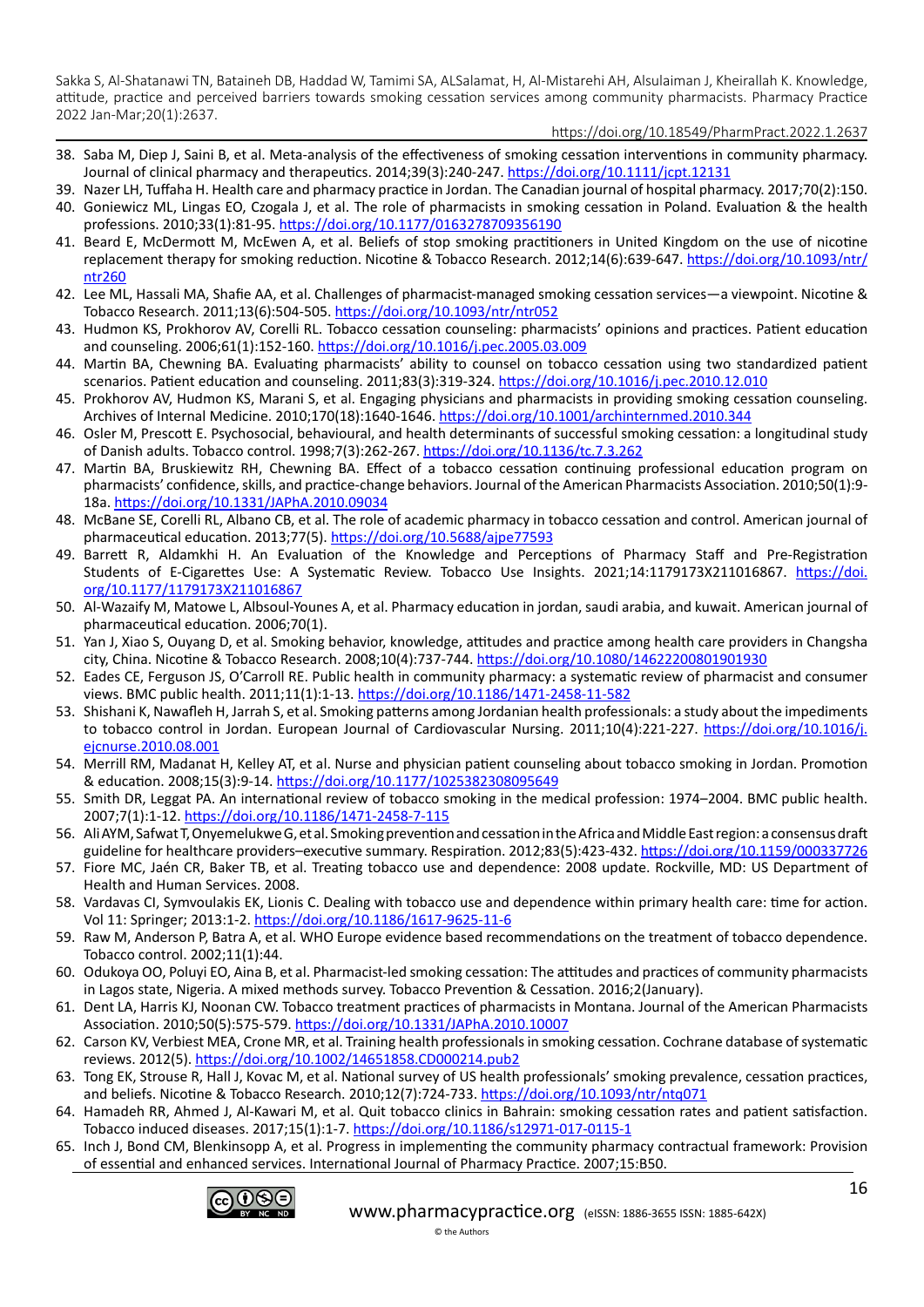https://doi.org/10.18549/PharmPract.2022.1.2637

## **Appendix B**

Part one: Nicotine gum which assessed knowledge of:

- 1. Available dosage
- 2. Chewing method
- 3. Food and drink considerations
- 4. Taste of nicotine gum
- 5. Side effects

Part two: Nicotine patch which assessed knowledge of:

- 1. Available dosage
- 2. Method of administration
- 3. Special precautions
- 4. Side effects
- 5. Duration of action

Part three: Nicotine Replacement Therapy (NRT)which assessed knowledge of:

- 1. NRT in patients with cardiovascular diseases
- 2. NRT in patients with gastrointestinal disorders
- 3. NRT selection based on total number of cigarettes/day and time of first cigarette upon waking up
- 4. NRT selection based on total number of waterpipe heads/day
- 5. Effectiveness in water pipe users

Part four: Varenicline (Champixâ) which assessed knowledge of:

- 1. Available dosage
- 2. Food and drink consideration
- 3. Special population (example: patients with Diabetes Mellitus)
- 4. Side effects
- 5. Duration of treatment and discontinuation of medication
- 6. Effectiveness in water pipe users

|                        | Table A1. Part One: Smoking Cessation Knowledge                                             |  |       |                |                 |                             |
|------------------------|---------------------------------------------------------------------------------------------|--|-------|----------------|-----------------|-----------------------------|
|                        | <b>Statements</b>                                                                           |  | Agree | <b>Neutral</b> | <b>Disagree</b> | <b>Strongly</b><br>disagree |
|                        | <b>Cessation products Knowledge</b><br>How much do you agree with the following statements? |  |       |                |                 |                             |
| Gum                    |                                                                                             |  |       |                |                 |                             |
| 1.                     | Nicotine gums available in 2mg and 4mg dosage.                                              |  |       |                |                 |                             |
| 2.                     | Nicotine gum is not chewed like a regular gum.                                              |  |       |                |                 |                             |
| 3.<br>during use.      | Patients using nicotine gum should not eat or drink 15 minutes before and                   |  |       |                |                 |                             |
| 4.<br>to continue use. | Taste of nicotine gum may be unpleasant at start, but patients are advised                  |  |       |                |                 |                             |
| 5.<br>ache.            | Some side effects for nicotine gum are: mouth soreness, dyspepsia and jaw                   |  |       |                |                 |                             |
| Patch                  |                                                                                             |  |       |                |                 |                             |
| 6.                     | The 16-hour patch is available in 10mg, 15mg, 25mg dosage.                                  |  |       |                |                 |                             |
| 7.                     | Patch should be rotated and not put on the same site on consecutive days.                   |  |       |                |                 |                             |
| 8.<br>back, shoulder). | Patch should be applied to clean, dry intact area of hairless skin (upper arm,              |  |       |                |                 |                             |
| 9.<br>discomfort.      | The side effects of the patch are: dizziness, headache and gastrointestinal                 |  |       |                |                 |                             |
| 10.                    | Nicotine patches are long acting Nicotine Replacement Therapy (NRT).                        |  |       |                |                 |                             |
| 11.                    | The patch has a slower onset of delivery than NRTs.                                         |  |       |                |                 |                             |

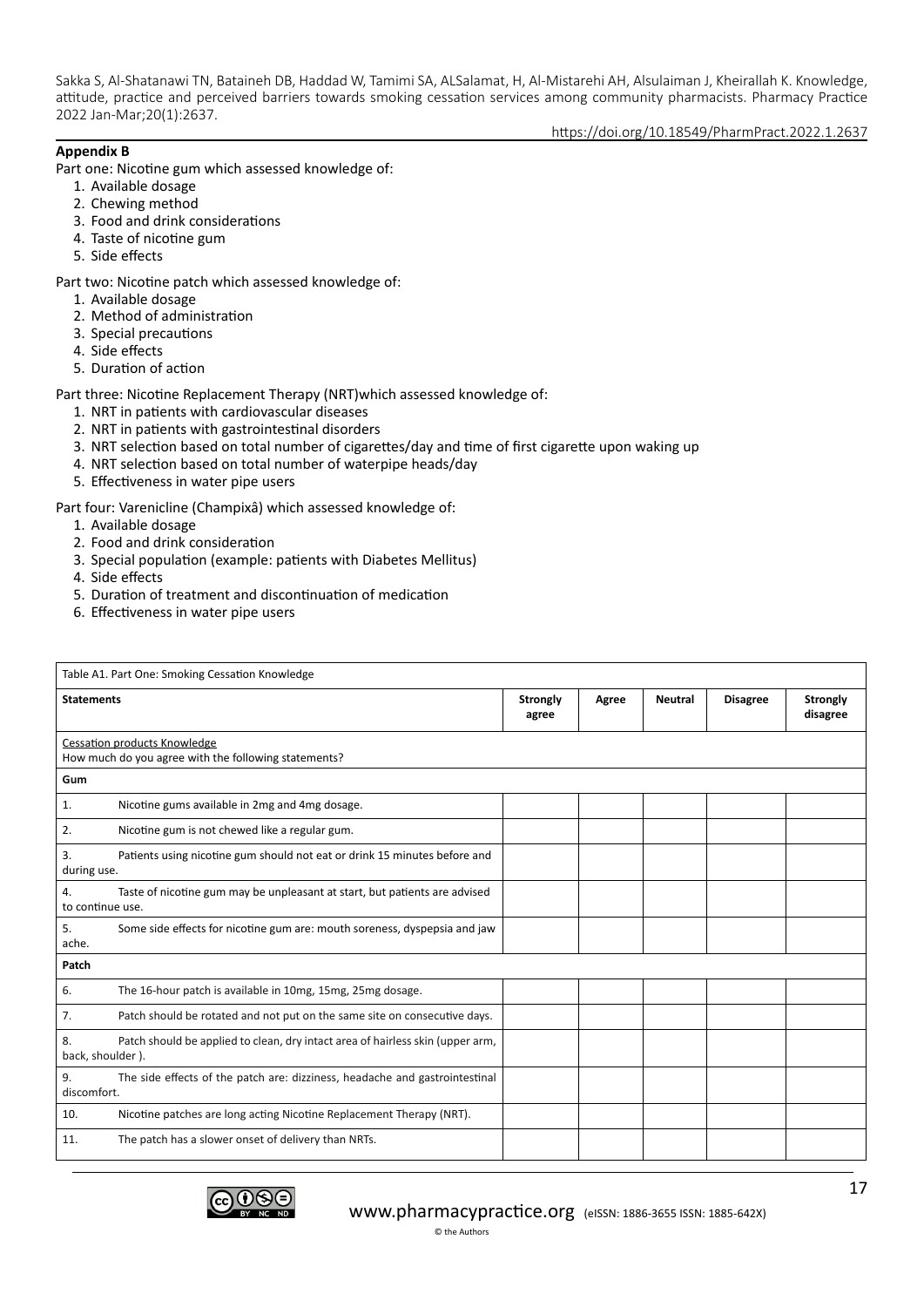| Nicotine Replacement Therapies (NRT; Gum and Patch)<br><b>Waterpipe (Arghile)</b>                                                    |  |  |  |  |  |
|--------------------------------------------------------------------------------------------------------------------------------------|--|--|--|--|--|
| In stable cardiovascular disease patients, using NRT presents a lesser hazard<br>12.<br>than continuing to smoke.                    |  |  |  |  |  |
| 13.<br>Use NRT with care in patients with gastritis, peptic ulcers, and esophagitis.                                                 |  |  |  |  |  |
| The period from waking up to first cigarette should be considered in<br>14.<br>selection of NRT form.                                |  |  |  |  |  |
| 15.<br>Number of cigarettes smoked daily should be considered in selection of<br>NRT dose.                                           |  |  |  |  |  |
| Number of waterpipe heads should be considered in selection of NRT<br>16.<br>dose.                                                   |  |  |  |  |  |
| NRT can be used to help waterpipe smokers to quit.<br>17.                                                                            |  |  |  |  |  |
| Varenicline (Champix)                                                                                                                |  |  |  |  |  |
| 18.<br>Varenicline is available as 0.5 and 1 mg.                                                                                     |  |  |  |  |  |
| Varenicline must be taken with food and full glass of water to minimize<br>19.<br>nausea.                                            |  |  |  |  |  |
| Patients with diabetes mellitus should be advised to monitor their blood<br>20.<br>sugar levels more closely when using varenicline. |  |  |  |  |  |
| The common adverse effect for using varenicline are: nausea, constipation<br>21.<br>and flatulence.                                  |  |  |  |  |  |
| 22.<br>Varenicline may be stopped abruptly, no need for taper.                                                                       |  |  |  |  |  |
| 23.<br>Varenicline should be used for 3 months to get the desired effect.                                                            |  |  |  |  |  |
| 24.<br>Varenicline can be used to help waterpipe smokers to quit.                                                                    |  |  |  |  |  |

| Often<br>Rarely<br>Sometimes<br>Very often<br>$\Box$ Never                                                       |                          |       |                |                 |                             |
|------------------------------------------------------------------------------------------------------------------|--------------------------|-------|----------------|-----------------|-----------------------------|
|                                                                                                                  |                          |       |                |                 |                             |
| Table A2. Part Two: Smoking Cessation Attitude                                                                   |                          |       |                |                 |                             |
| <b>Statements</b><br>(How much do you agree with the following?)                                                 | <b>Strongly</b><br>agree | Agree | <b>Neutral</b> | <b>Disagree</b> | <b>Strongly</b><br>disagree |
| 1. Most smokers can quit if they really want to.                                                                 |                          |       |                |                 |                             |
| 2.<br>The majority of smokers want to quit.                                                                      |                          |       |                |                 |                             |
| With most smokers, pharmacists can be effective in promoting smoking cessation.<br>3.                            |                          |       |                |                 |                             |
| Patients appreciate it when I provide smoking cessation advice.<br>4.                                            |                          |       |                |                 |                             |
| When a person has been smoking for many years there is always a point in helping him or<br>5.<br>her to quit     |                          |       |                |                 |                             |
| Pharmacists have a responsibility to advise patients to quit smoking.<br>6.                                      |                          |       |                |                 |                             |
| Even if a patient's illness is unrelated to smoking, pharmacists should offer smoking cessation<br>7.<br>advice. |                          |       |                |                 |                             |
| Pharmacists should receive relevant training to assist patients who want to stop smoking.<br>8.                  |                          |       |                |                 |                             |
| It is important for me as pharmacist to ask patients if they smoke.<br>9.                                        |                          |       |                |                 |                             |
| I am confident that I can offer smoking cessation services effectively.<br>10.                                   |                          |       |                |                 |                             |
| NRT (patch, gum, etc.) improves smokers' chance of quitting.<br>11.                                              |                          |       |                |                 |                             |
| Varenicline improve smokers' chance of quitting.<br>12.                                                          |                          |       |                |                 |                             |
| Tobacco use can be treated successfully using pharmacotherapy and counseling.<br>13.                             |                          |       |                |                 |                             |
| Waterpipe users need cessation therapy to quit smoking.<br>14.                                                   |                          |       |                |                 |                             |
| Tobacco use is an addiction.<br>15.                                                                              |                          |       |                |                 |                             |
| Talking with smokers about quitting will discourage their return as customers.<br>16.                            |                          |       |                |                 |                             |
| 17.<br>Most patients don't want unsolicited (desirable) advice from their pharmacist.                            |                          |       |                |                 |                             |



# [www.pharmacypractice.org](https://orcid.org/0000-0003-3455-7491) (eISSN: 1886-3655 ISSN: 1885-642X) © the Authors